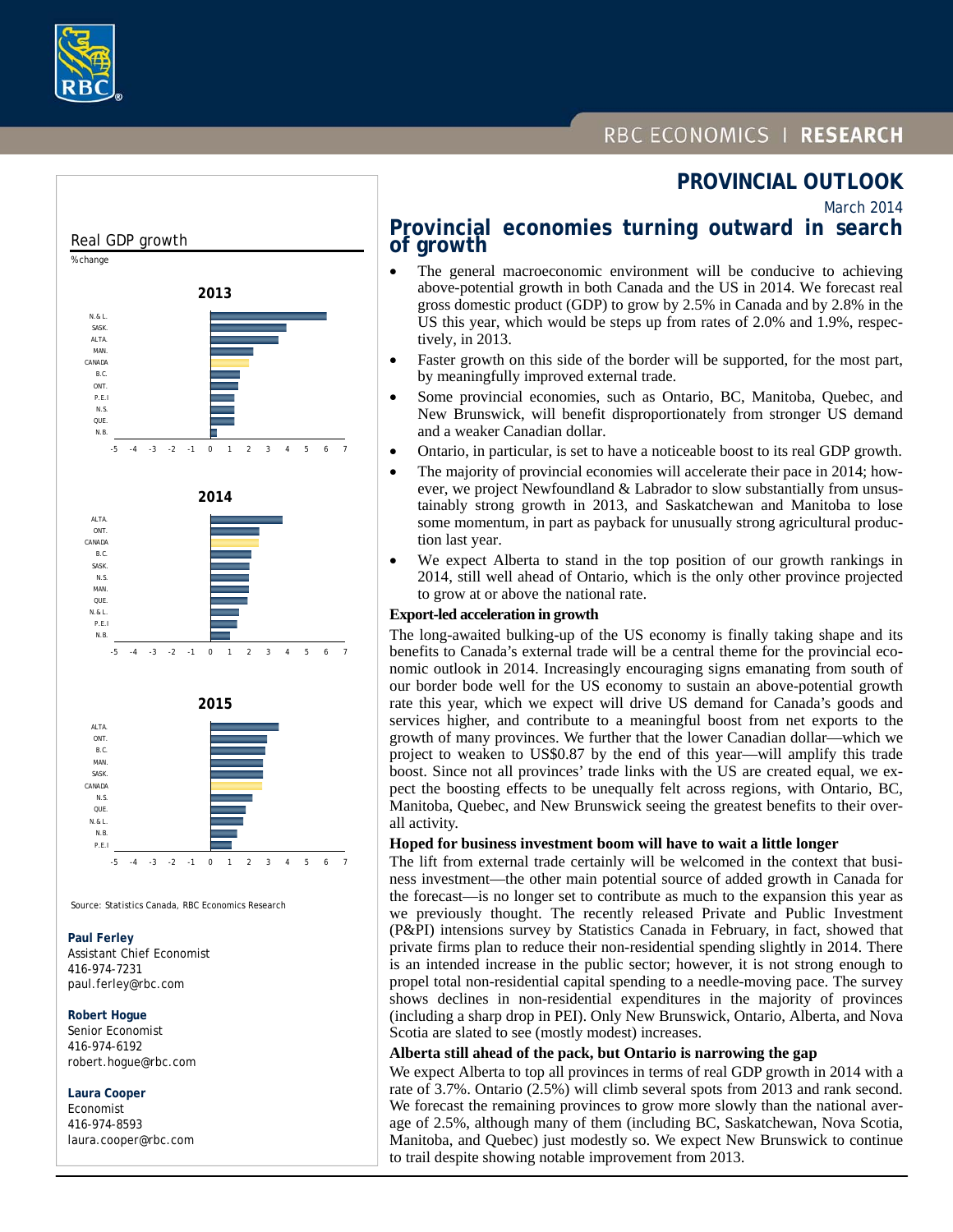# **British Columbia**





**British Columbia forecast at a glance**

| % change unless otherwise indicated |        |        |        |        |        |
|-------------------------------------|--------|--------|--------|--------|--------|
|                                     | 2011   | 2012   | 2013F  | 2014F  | 2015F  |
| Real GDP                            | 2.7    | 1.5    | 1.5    | 2.1    | 2.8    |
| Employment                          | 0.8    | 1.7    | $-0.2$ | 0.8    | 1.1    |
| Unemployment rate (%)               | 7.5    | 6.7    | 6.6    | 6.4    | 6.3    |
| Retail sales                        | 3.2    | 1.9    | 1.8    | 3.6    | 3.7    |
| Housing starts (units)              | 26.400 | 27.465 | 27.054 | 25,800 | 24,000 |
| Consumer price index                | 2.3    | 1.1    | $-0.1$ | 0.9    | 1.7    |

 **Robert Hogue**  Senior Economist **Shifting gears** 

British Columbia's economy is set to shift to a higher gear in 2014 following two years of middling growth. Although modest, the performance in 2013, nonetheless, contained elements that we believe will rev-up the provincial growth engine this year. Chief among them are the gains made in export markets, which we expect will grow further in 2014 and generate spill-over effects benefiting domestic-oriented industries. The turnaround in the BC housing sector also is a positive development last year that, by restoring confidence in the market, will help lift a great deal of the uncertainty that was likely holding back household spending. We forecast real GDP growth to shift higher from the subdued 1.5% rate recorded in the past two years to a more respectable rate of 2.1% in 2014. The outlook is even brighter for 2015 with growth accelerating to 2.8%, provided that work on some liquefied natural gas (LNG)-related projects ramps up.

### **Exports emerge as a bright spot**

Overall, the BC economy remained stuck in a low gear in 2013, restrained in part by stagnation in household-dependent sectors. One section of the economy that displayed some dynamism, however, was external trade. BC merchandise exports advanced solidly by almost 7% (on a nominal basis) last year, with substantial gains in the province's two principal export markets—the US (up 12%) and China (up nearly 15%). There were substantial increases in most of the province's key export commodities, including wood products (up 26%), metallic mineral products (up 11%), and natural gas (up 29%). We expect that further strengthening of the US economy—and, in particular, housing construction and deeper penetration of the Chinese market will continue to drive BC exports higher in 2014. Stronger sales abroad primarily will fire up BC resource industries, such as forest products and mining, but also spread benefits to other sectors ranging from manufacturing to business service industries.

### **Returning confidence bodes well for consumer spending**

Success on the external front will be positive for the job market. After standing still last year, we project employment to rise by 0.8% this year, which would be sufficient enough to nudge BC's unemployment rate downward from 6.6% in 2013 to 6.4% in 2014. The resumption of job creation, easing in the jobless rate, and the fact that the provincial housing market ended its slide last year will instil greater confidence in BC household to go out and spend. We, therefore, expect stronger consumer spending in 2014 compared to the lacklustre growth in retail sales in the past two years.

### **LNG tax rules announced; little economic impact this year**

In its February budget, the BC government announced its long-awaited tax rules for future LNG projects with final details to come later this fall. At this stage, we expect only minimal short-term activity from these projects, as they still need final approval from proponents. Statistics Canada's latest P&PI survey indeed showed no signs that LNG projects featured prominently in capital spending plans in the province in 2014; in fact, it revealed a decline of 1.5% in nonresidential outlays, including a 3.7% drop in the oil and gas industry. We expect more meaningful LNG spending to begin in 2015, although any large-scale investment likely is still years away.

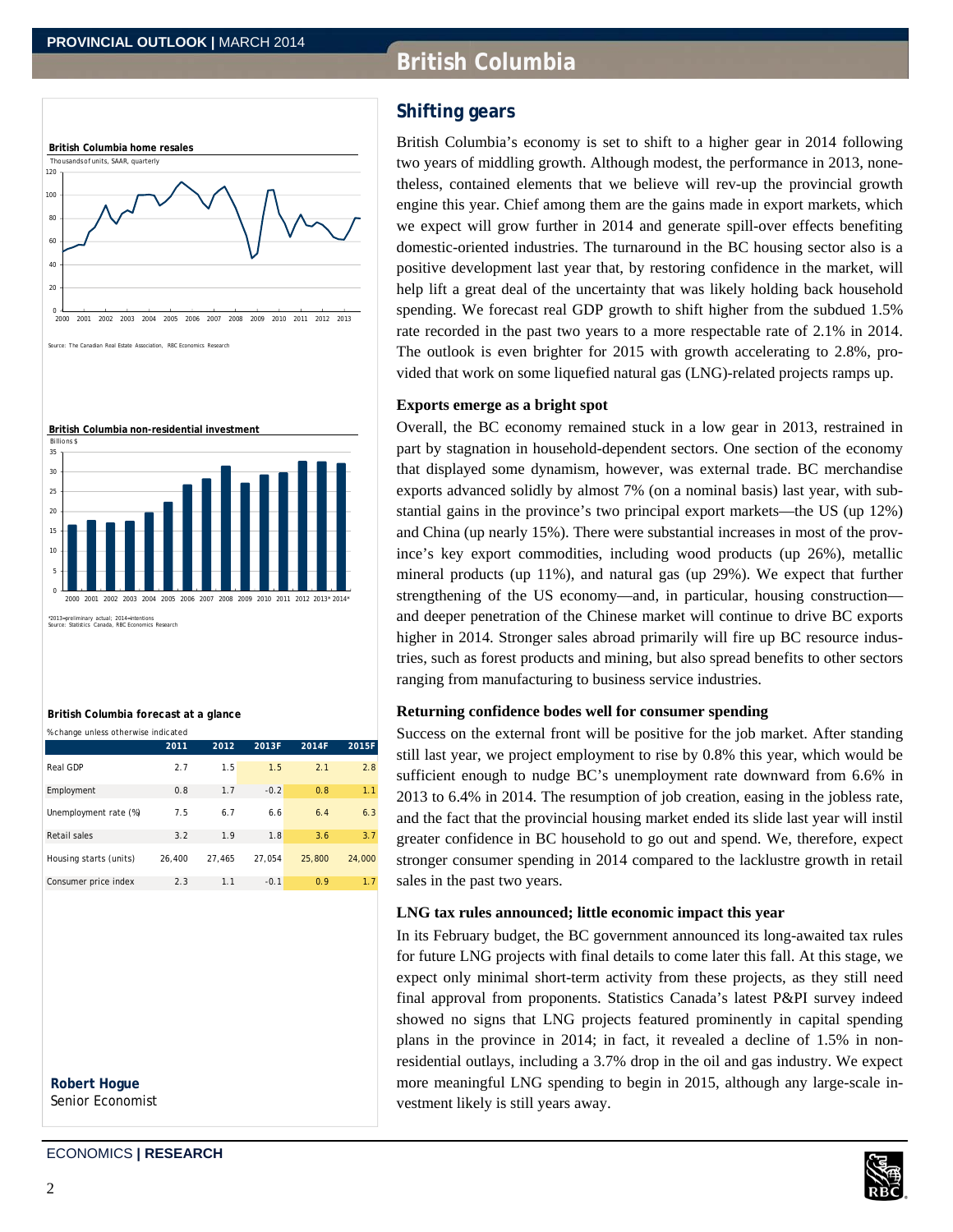### **On a roll**

Alberta's economy clearly has been on a roll since 2010, and we see little likely to get in its way in 2014. Investment in energy resources will continue to be massive and generate substantial direct and indirect activity in the province; however, increasingly the expansion will be fuelled by gains in a broader spectrum of economic sectors. In particular, very strong population growth—in fact, the strongest seen in 30 years in the province—will keep demand supercharged for a host of consumer goods and services, along with housing. We forecast Alberta's real GDP to grow by 3.7% in 2014 or slightly faster than our estimated 3.5% rate in 2013. Such a pace would place Alberta in the top position of provincial growth rankings in 2014. We expect the good times largely to keep rolling in 2015, with real GDP advancing by a still-solid 3.5%.



### **Robust growth maintained in 2013**

As severe as the 2008–2009 recession was in Alberta (real GDP contracted by 4.1% in 2009), the recovery since then has been nothing short of spectacular. The provincial economy grew by an average of 4.5% per year between 2010 and 2012 (more than double the 2.1% average in the rest of Canada), and we estimate that it maintained a robust rate of 3.5% last year. In 2013, economic indicators showed that the expansion spread well beyond the construction of oil sands mega projects that has been the central driver of activity in recent years. There were substantial gains recorded last year in export markets (merchandise exports climbed by a strong 6.9%), crude oil and bitumen production (up by more than 6%), consumer spending (retail sales grew by an impressive 6.6%, and the number of motor vehicles sold rose 6.2% to an all-time high of 263,200 units); the housing market (housing starts climbed to 36,000 units, the strongest level in six years, and home resales jumped 9.5%, also to a six-year best); and nonresidential capital investment in sectors other than oil and gas extraction (which surged 17% on a nominal basis). Supporting the domestic side of the economy were strong labour market conditions (67,900 new jobs created, representing nearly two-thirds of all the net new jobs in Canada) and rapid population growth (3.5%, the fastest rate since 1981).

#### **Excellent prospects to carrying over into 2014**

We expect this broadening of the economic expansion in Alberta to continue in 2014. In particular, the effect of strong population growth will further reverberate across consumer-dependent sectors, including housing, retail trade and various personal services industries. We project solid increases of 4.7% in home resales (to 69,400 units), 7.5% in housing starts (to 38,700 units) and 5.2% in retail sales. Rapid growth in sectors other than non-residential construction will more than make up for an anticipated slowing in the pace of capital expenditures in the energy sector. Statistics Canada's latest P&PI survey revealed that while capital spending on non-conventional oil resources will push further into record territory (to a total of more than \$33 billion), the rate of growth will moderate substantially to 2.3% in 2014, which would be down from an average of 24% annually between 2011 and 2013. Growth in capital spending in other nonresidential sectors is projected to remain fairly steady at 2.3% (versus 3.2% in 2013).



### **Alberta forecast at a glance**

| % change unless otherwise indicated |        |        |        |        |        |
|-------------------------------------|--------|--------|--------|--------|--------|
|                                     | 2011   | 2012   | 2013F  | 2014F  | 2015F  |
|                                     |        |        |        |        |        |
| <b>Real GDP</b>                     | 5.2    | 3.8    | 3.5    | 3.7    | 3.5    |
| Employment                          | 3.8    | 2.6    | 2.9    | 2.3    | 2.0    |
| Unemployment rate (%)               | 5.5    | 4.6    | 4.6    | 4.3    | 4.0    |
| <b>Retail sales</b>                 | 6.8    | 6.9    | 6.6    | 5.2    | 5.1    |
| Housing starts (units)              | 25.704 | 33.396 | 36.011 | 38,700 | 34,600 |
| Consumer price index                | 2.4    | 1.1    | 1.4    | 1.5    | 1.7    |

#### **Robert Hogue**  Senior Economist

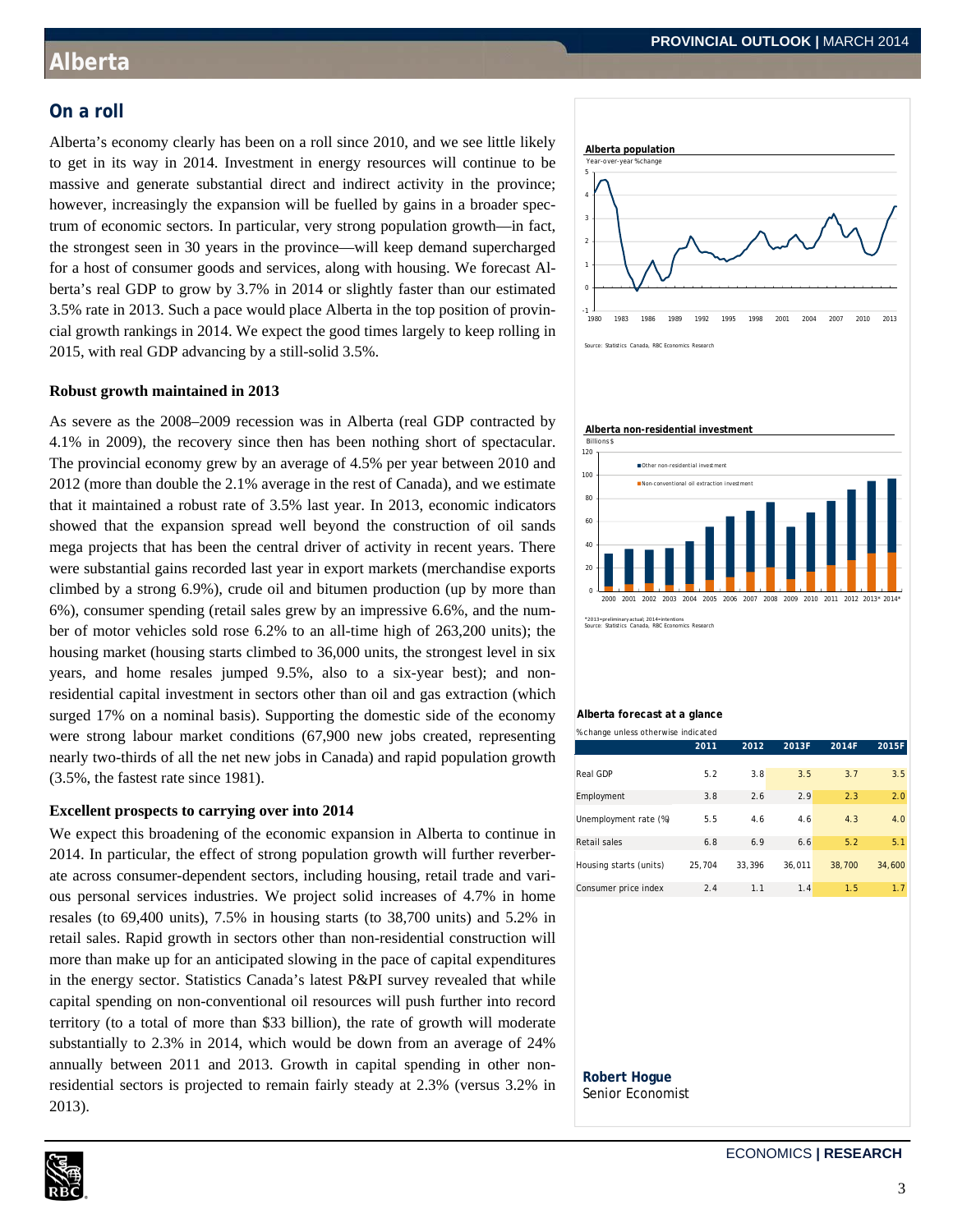# **Saskatchewan**



Saskatchewan Industry and Resources, RBC Economics Research



#### **Saskatchewan forecast at a glance**

|  | % change unless otherwise indicated |  |
|--|-------------------------------------|--|

|                        | 2011  | 2012  | 2013F | 2014F | 2015F |
|------------------------|-------|-------|-------|-------|-------|
|                        |       |       |       |       |       |
| Real GDP               | 5.0   | 1.9   | 3.9   | 2.0   | 2.7   |
| Employment             | 0.3   | 2.1   | 3.4   | 1.1   | 1.7   |
| Unemployment rate (%)  | 5.0   | 4.7   | 4.0   | 4.2   | 4.0   |
| Retail sales           | 7.5   | 7.6   | 3.0   | 4.7   | 5.1   |
| Housing starts (units) | 7,031 | 9.968 | 8.290 | 8.000 | 7,500 |
| Consumer price index   | 2.8   | 1.6   | 1.4   | 2.3   | 2.5   |

 **Paul Ferley**  Assistant Chief Economist

### ECONOMICS **| RESEARCH**

We continue to expect growth in Saskatchewan to slow sharply in 2014 to 2.0% relative to an estimated solid increase in 2013 of 3.9%, which benefited from the tremendous jump in grain and oilseed production that resulted from exceptionally favourable weather conditions during the 2013 growing season. We assume that more normal growing conditions during the forecast period will cause Saskatchewan's agricultural production to drop back down to more sustainable levels in 2014 and beyond. More specifically, our base case scenario for the provincial economy includes a 6% decline in agricultural output this year following an increase of more than 15% in 2013. Our scenario has agricultural output then growing again modestly at a rate of 2% in 2015. This resumption of growth in the agricultural sector is expected to contribute to overall provincial real GDP growth in 2015 bouncing back to 2.7%.

### **Potash production remains a wildcard**

In addition to a return to more sustainable levels of grain and oilseed production, the slowing in growth that we forecast for 2014 also reflects our expectation that the rate of increase in Saskatchewan's potash production will be about half the 10% rate achieved in 2013. This more moderate pace of expansion largely reflects indications that the world's largest potash producer, Russian-based Uralkali, is determined to increase its production dramatically in an attempt to grab a greater share of the global market. We assume that this attempt on the part of Uralkali will have an attendant cooling effect on activity in Saskatchewan. That being said, the situation is likely to remain very fluid during the forecast period. We see both upside and downside risks to Saskatchewan potash production, as Uralkali may well curtail its plan or expand it even more aggressively than we assume. The fluidity of the situation has been compounded further by the recent political turmoil in the Ukraine and the threat of various export restrictions being imposed on Russia.

#### **Uncertainty to have a knock-on effect for investment**

The prospect of a jump up in potash production overseas has already prompted us to revise downward overall investment activity in Saskatchewan's potash sector through the forecast. There are a number of potash projects pending in the province that are likely to see spending slowed rather than terminated altogether awaiting greater clarity as to where overseas production will settle. The release of Statistics Canada's P&PI survey provided further evidence that firms in the province, both inside and outside of the mining sector, remain cautious about undertaking additional expenditures. The survey indicated that non-residential investment in 2014 is expected to decline 1% after dropping 1.5% in 2013. In contrast, this measure of capital expenditure rose 8% and 10% in 2012 and 2011, respectively. These survey numbers were marginally more cautious than we had assumed previously and contributed to our 2014 real GDP growth forecast being revised downward slightly from the 2.1% that we projected in December 2013. Our view, however, is that any decline in investment spending in 2014 will be a partial deferral to 2015. Accordingly, we revised our 2015 real GDP growth rate forecast upward slightly to 2.7% from our previous projection of 2.5%.

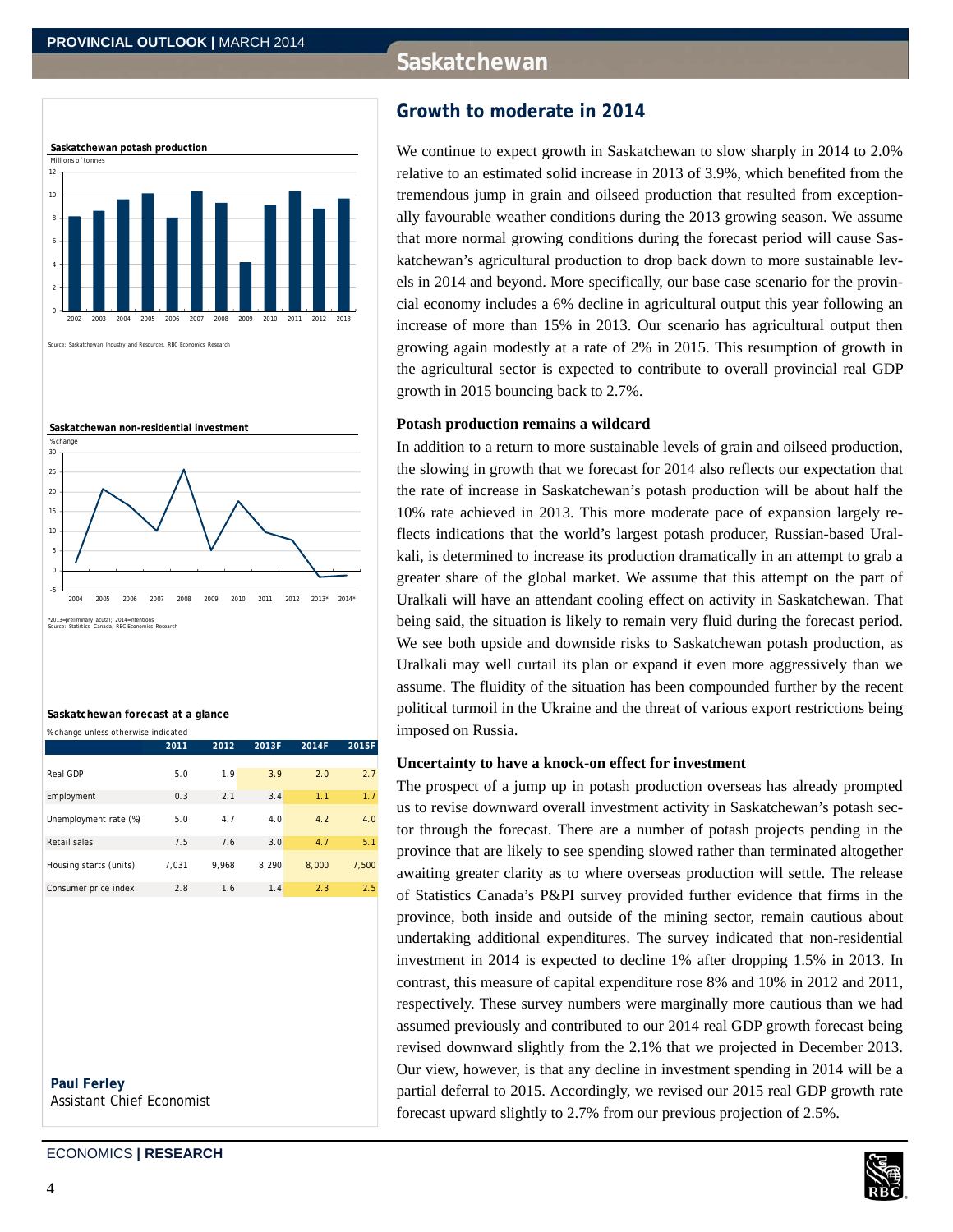### **Near-term growth revised lower**

We lowered the outlook for GDP growth in Manitoba in 2014 to 2.0% from the 2.3% projected in December 2013. This in part reflects new data through the end of 2013 for such areas as manufacturing that indicated weaker than expected momentum going into 2014. The latest data also imply that provincial growth in 2013 was softer than we previously thought. We, therefore, lowered our 2013 real GDP growth forecast to 2.2% from the 2.5% previously projected. Further weighing on the outlook for 2014 are indications from Statistics Canada's P&PI survey that capital spending will be cut back slightly in the province this year, which is contrary to our earlier expectation that it would rise modestly. We believe that capital spending will bounce back moderately in 2015, thereby contributing to real GDP growth reaccelerating to 2.7% next year. Stronger growth in 2015 will reflect the view that faster rising US economic activity will provide greater underlying support to Manitoba's economy, particularly in areas such as manufacturing, thereby prompting the need to expand production capacity in the province.

#### **Flat manufacturing activity until the end of 2013**

In terms of recent economic indicators, Manitoba's manufacturing sales disappointed because they remained essentially flat to the end of 2013. There has been an encouraging strengthening in the machinery component in the final quarter of last year, although this has been offset by weakening growth in food processing and flat activity in transportation equipment manufacturing. Looking ahead, with the Canadian dollar depreciating since the start of 2013 and the trend in US growth now clearly on an ascent, our expectation is that increased US demand will help boost manufacturing activity in the province this year. That being said, we scaled back our anticipated rate of growth in this sector by a percentage point to 2.5% in 2014 in light of the disappointing lack of momentum of late. We see a stronger pace of 4.0% in manufacturing re-emerging in 2015.

### **Employment growth has turned sluggish**

Employment numbers also disappointed in the final quarter of 2013, by declining for the first time, on a year-over-year basis, since the 2008–2009 recession; however, we expect this setback to be only temporary, as steady expansion in Manitoba's economy will lead to a resumption of job creation in the province. Although employment growth this year is expected to remain modest at 0.7%, it will be up slightly from the 0.5% gain recorded last year. Job growth is expected to strengthen to 1.2% in 2015.

### **Investment spending to decline slightly**

Statistics Canada's annual investment intentions survey disappointingly showed that Manitoba enterprises plan to reduce non-residential investment 0.5% following an 8% gain in 2013. This reduction largely reflects a slowing in investment intentions in manufacturing and utilities. Both sectors indicated no growth in capital spending in 2014 after 30% increases in 2013. We believe that expanding output in sectors such as manufacturing during the forecast should provide incentive for capital spending to resume in 2015. With respect to utilities, any increase in capital spending by Manitoba Hydro is more a function of projects such as Bipole III successfully meeting various regulatory reviews.







Source: Statistics Canada, RBC Economics Research

## **Manitoba forecast at a glance**

| % change unless otherwise indicated |       |       |       |       |       |
|-------------------------------------|-------|-------|-------|-------|-------|
|                                     | 2011  | 2012  | 2013F | 2014F | 2015F |
|                                     |       |       |       |       |       |
| Real GDP                            | 1.7   | 2.6   | 2.2   | 2.0   | 2.7   |
| Employment                          | 0.8   | 0.9   | 0.5   | 0.7   | 1.2   |
| Unemployment rate (%)               | 5.4   | 5.3   | 5.3   | 5.3   | 5.2   |
| <b>Retail sales</b>                 | 4.5   | 1.6   | 2.0   | 3.6   | 4.4   |
| Housing starts (units)              | 6.083 | 7.242 | 7.465 | 6.800 | 6.500 |
| Consumer price index                | 2.9   | 1.6   | 2.3   | 1.9   | 2.0   |

### **Paul Ferley**  Assistant Chief Economist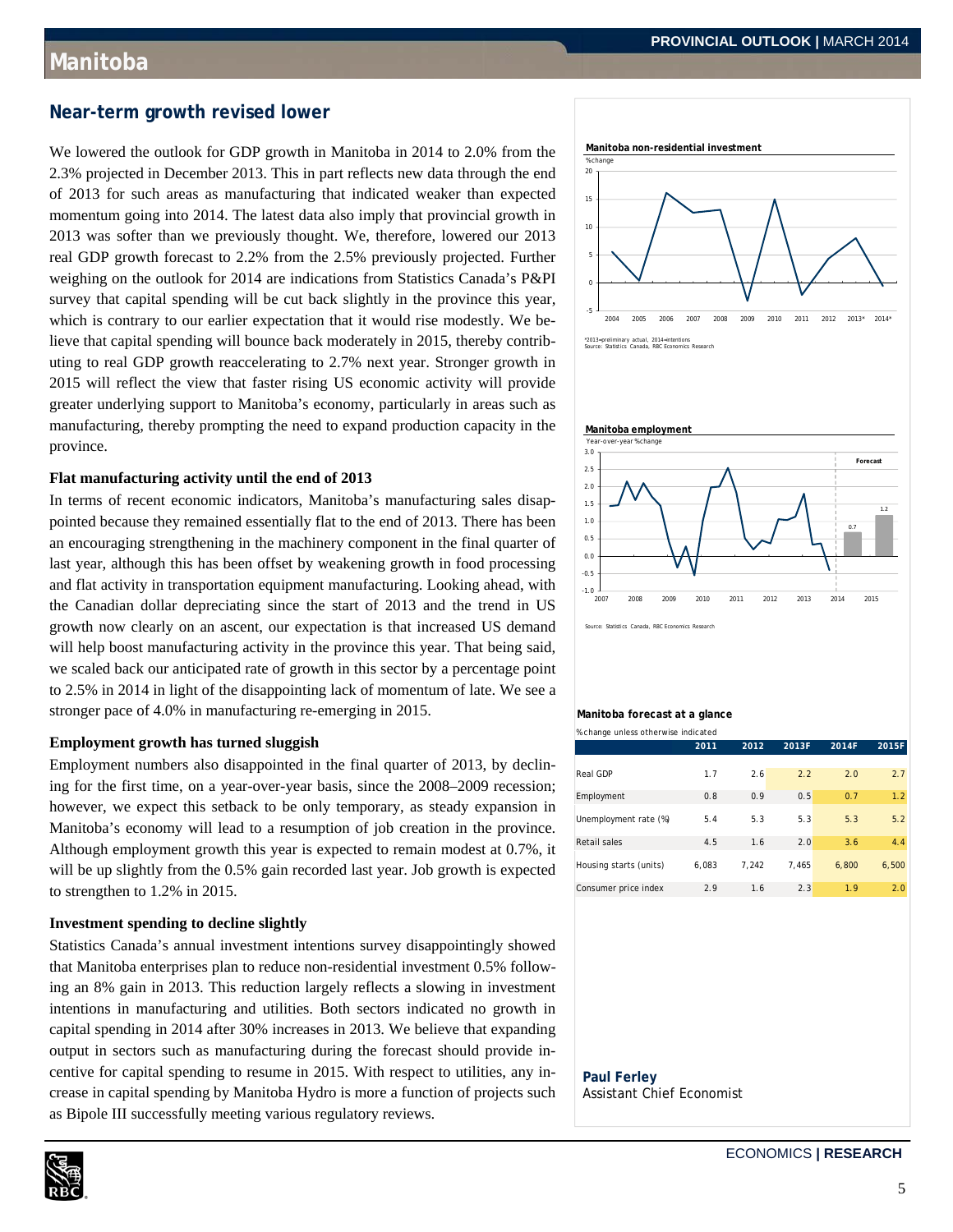# **Ontario**



\*2013=preliminary actual; 2014=intentions Source: Statistics Canada, RBC Economics Research



ce: Statistics Canada, RBC Economics Research

#### **Ontario forecast at a glance**

|  | % change unless otherwise indicated |  |
|--|-------------------------------------|--|
|  |                                     |  |

|                        | 2011   | 2012   | 2013F  | 2014F  | 2015F  |
|------------------------|--------|--------|--------|--------|--------|
|                        |        |        |        |        |        |
| Real GDP               | 2.2    | 1.3    | 1.4    | 2.5    | 2.9    |
| Employment             | 1.8    | 0.8    | 1.4    | 0.9    | 1.2    |
| Unemployment rate (%)  | 7.8    | 7.8    | 7.5    | 7.3    | 7.0    |
| Retail sales           | 3.6    | 1.6    | 1.8    | 3.8    | 3.9    |
| Housing starts (units) | 67.821 | 76,742 | 61,085 | 59,100 | 58,000 |
| Consumer price index   | 3.1    | 1.4    | 1.1    | 1.5    | 1.9    |

 **Robert Hogue**  Senior Economist

# **Exports and capital investment to kick into higher gear**

Ontario's economic growth was disappointingly subdued during the past two years; however, we expect that the pace will pick up visibly in 2014 with export demand and business investment kicking into higher gear. Ontario is set to benefit disproportionately from a strengthening US economy (and lower Canadian dollar) because of the close ties that it has with that market, and growing US sales will compel Ontario businesses to invest in structures, and machinery and equipment. Municipalities also are planning to boost their capital spending substantially after a three-year hiatus. Overall, we expect real GDP growth to accelerate from an estimated 1.4% in 2013 to a four-year high of 2.5% in 2014. The outlook for 2015 is even brighter as we expect that by then a roaring US economy will pull Ontario's economy along with it. We project Ontario's real GDP to expand by 2.9% in 2015.

### **Exports to get going**

The recovery in Ontario's trade sector has hit roadblocks since the middle of 2012. According to estimates from the Ontario Finance Ministry, net trade remained effectively stationary during the first three quarters of 2013 compared to the same period a year earlier, with both exports and imports easing modestly. International merchandise trade figures for Ontario from Statistics Canada show a year-over-year gain in nominal exports in the fourth quarter of 2013 (concentrated in consumer goods); however, they do so also for imports. Exports of motor vehicle and parts were essentially flat in 2013 amid a decline of more than 6% in car and truck production in the province. Nonetheless, we continue to believe that Ontario exporters stand to benefit strongly from improving US demand, as we expect the US economy to ramp up quite significantly by spring 2014. While there is room for advances in motor vehicle and parts exports, perhaps greater opportunities lie in a wide range of other Ontario-made products (e.g., consumer goods, machinery, equipment, building materials, pharmaceuticals, and natural resources) and services (e.g., financial services, software applications, and engineering).

#### **Manufacturers and municipalities to invest more in 2014**

The release of Statistics Canada's P&PI survey in February brought some good news—and relief—on the capital expenditures front, after a lacklustre 2013. The survey indicated that businesses plan to raise their spending on non-residential outlays by 3.7% in 2014 (after cutting it back by 4.5% last year). Quite encouraging was the fact that Ontario manufacturers are pencilling in an 8.8% boost. Approximately two-thirds of this increase will take place in the transportation equipment industry (where capital spending is set to surge almost 29%). This will be a welcomed development because capital investment in motor vehicle assembly in the province lagged behind other jurisdictions such as southern US states and Mexico in the past several years. Also positive were plans by local and municipal administrations to boost their capital expenditures by close to 20% in 2014, following three years of significant declines and amid largely flat spending at the provincial and federal levels. This is evidence that Ontario municipalities are firmly engaged in addressing the need to upgrade and expand public infrastructures in the province.

#### **Housing investment to moderate**

On the residential side, the P&PI survey indicated that housing investment will decline slightly for a second-straight year. This is consistent with our outlook for the Ontario housing sector. We expect housing starts in the province to moderate to 59,100 units in 2014 from 61,100 units in 2013.

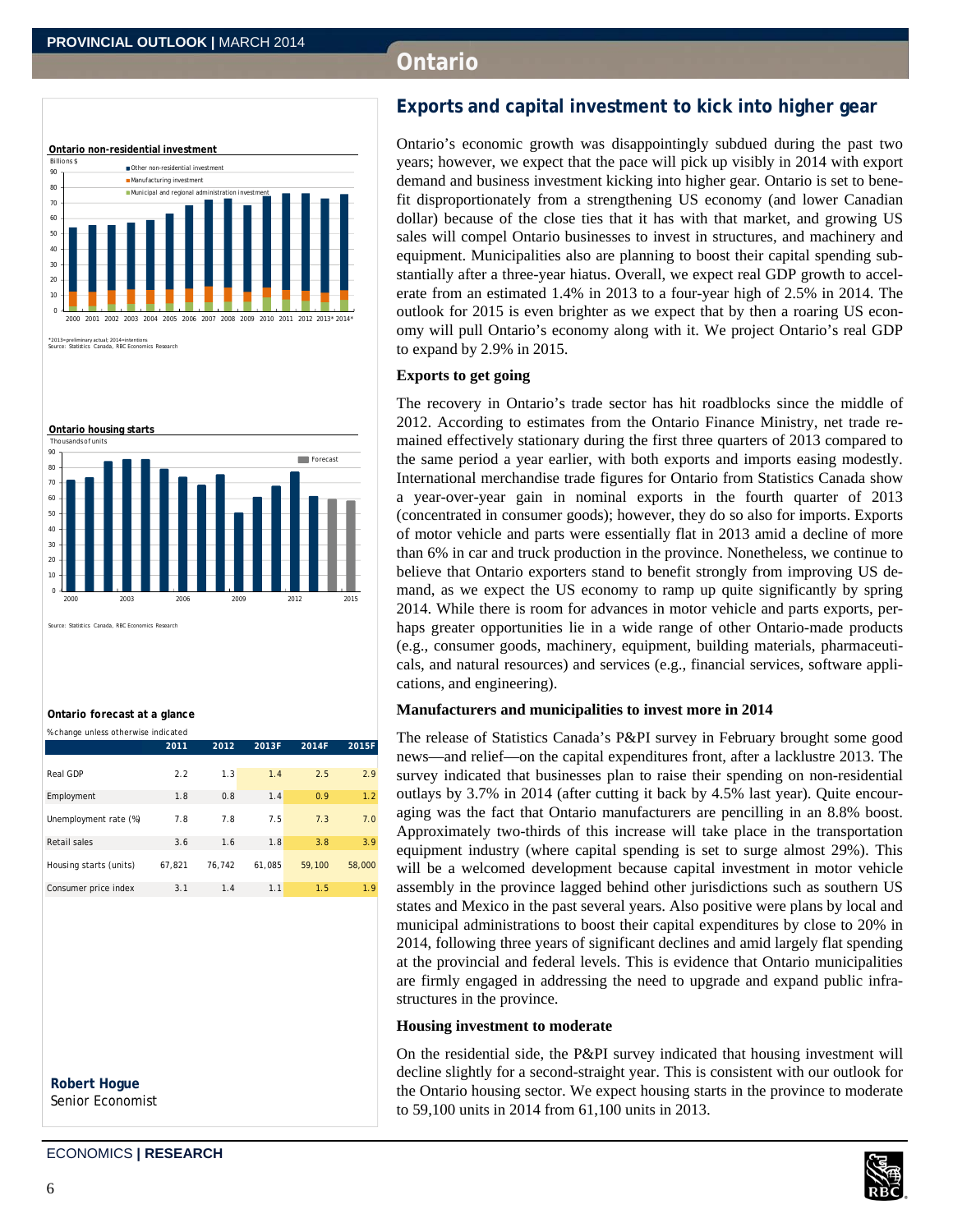### **Modest improvement on the way**

The long-awaited rotation into new sources of growth began to get in motion (albeit just barely) in Quebec in 2013, with exports and non-residential investment advancing while housing receded. Yet the changing mix of economic drivers was unable to raise overall growth to the next level, which in fact, eased to a sub-par rate of 1.2% in 2013, according to our latest tracking estimate, from 1.5% in 2012. We expect that further improvement in export demand and diminishing drag from housing will produce better overall results in 2014 for the Quebec economy—we forecast real GDP growth to accelerate to 1.9%—but this faster pace will still fall short of the national average of 2.5%. The rotation process in the province is likely to lose a key component in 2014 because Quebec enterprises intend to pull their capital investment back somewhat. Looking further ahead, we expect real GDP growth to be little changed in 2015 at a stillmodest rate of 1.8%.

### **Trade deficit shrinking**

There were positive developments on the external side of Quebec's economy in the past year. Expenditure account estimates to the third quarter of 2013 from the *Institut de la statistique du Québec* show that the province's trade deficit shrunk, as exports grew faster than imports for the first time in at least six years (historical data only go back to 2007 at the present time). Full-year statistics on merchandise exports indicate that the majority of Quebec's major export categories posted increases in 2013, including aluminum (up 13.9% in real terms), aircrafts and parts (up 11.9%), electricity (up 7.8%), pulp and paper (up 9.7%), pharmaceuticals (up 6.3%), and softwood lumber (up 31.5%). We believe that, in many cases, these gains are just the beginning. Strengthening US demand and a weaker Canadian dollar will further help to lower the trade deficit in 2014 and beyond.

### **Enterprises to pull capital spending back somewhat**

Less likely to carry over into 2014, however, will be the upward trajectory in non-residential investment in the province. Last year, business spending on building construction rose meaningfully, as did expenditures on machinery and equipment. The recently published P&PI survey revealed that private and public enterprises are contemplating a small 0.3% reduction in total non-residential capital outlays in 2014. This overall reduction stems primarily from a significant \$1.2 billion (16.6%) drop in spending by utilities, likely reflecting the ramping down of construction of a major hydroelectric project (Romaine-2). The news was more upbeat in other sectors, including manufacturing, transportation services, and public administration, where notable spending increases are planned. Within the public administration, the biggest boost (8.2%) will occur at the provincial level where the economic stimulus plan announced in October 2013 by the provincial government is scheduled to start deploying some of its \$2 billion worth of measures over four years.

### **Less housing drag**

Also not expected to carry over into 2014 will be the magnitude of the drag on growth caused by the residential sector. There were significant declines in home resales and housing starts in Quebec last year. Although we expect further weakening to occur in 2014, the pace of decline is likely to moderate because we believe there is limited downside left in the sector and support coming from modestly improving job prospects.



Institut de la statistique du Québec, RBC Economics Res

**Quebec real merchandise exports** 

#### **Quebec non-residential investment**



\*2013=preliminary actual; 2014=intentions Source: Statistics Canada, RBC Economics Research

### **Quebec forecast at a glance**

| % change unless otherwise indicated |        |        |        |        |        |
|-------------------------------------|--------|--------|--------|--------|--------|
|                                     | 2011   | 2012   | 2013F  | 2014F  | 2015F  |
|                                     |        |        |        |        |        |
| Real GDP                            | 1.8    | 1.5    | 1.2    | 1.9    | 1.8    |
| Employment                          | 1.0    | 0.8    | 1.2    | 1.0    | 1.0    |
|                                     |        |        |        |        |        |
| Unemployment rate (%)               | 7.8    | 7.8    | 7.6    | 7.5    | 7.3    |
| Retail sales                        | 3.0    | 1.1    | 1.8    | 3.0    | 3.5    |
|                                     |        |        |        |        |        |
| Housing starts (units)              | 48.387 | 47.367 | 37.758 | 34,500 | 34,000 |
| Consumer price index                | 3.0    | 2.1    | 0.8    | 1.3    | 1.9    |

#### **Robert Hogue**  Senior Economist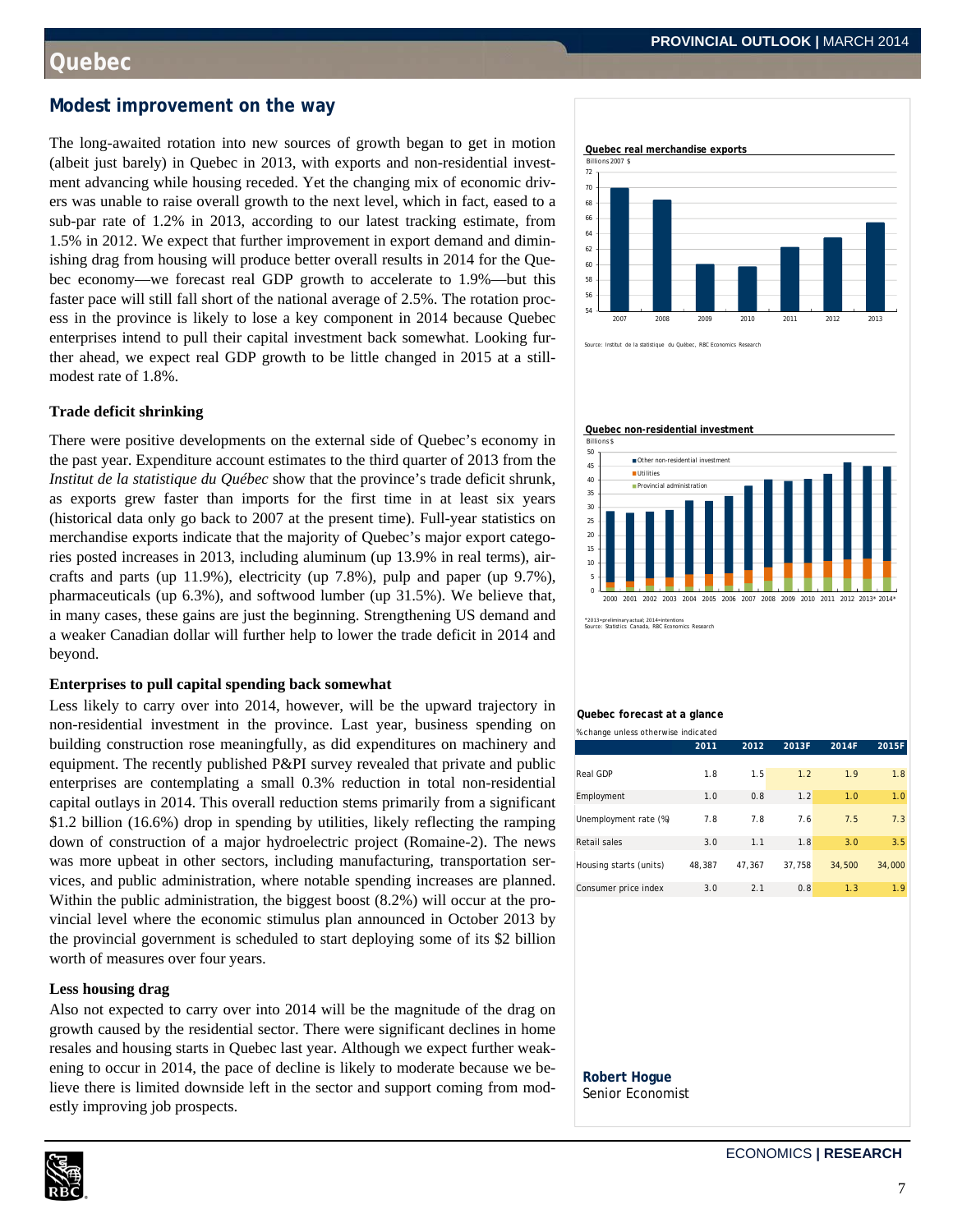# **New Brunswick**





#### **New Brunswick forecast at a glance**

| % change unless otherwise indicated |        |        |        |       |       |
|-------------------------------------|--------|--------|--------|-------|-------|
|                                     | 2011   | 2012   | 2013F  | 2014F | 2015F |
|                                     |        |        |        |       |       |
| Real GDP                            | 0.3    | $-1.1$ | 0.3    | 1.0   | 1.4   |
| Employment                          | $-1.1$ | $-0.2$ | $-0.1$ | 0.5   | 0.5   |
| Unemployment rate (%)               | 9.5    | 10.2   | 10.4   | 10.2  | 10.0  |
| Retail sales                        | 4.8    | $-0.7$ | 0.1    | 3.0   | 3.0   |
| Housing starts (units)              | 3.452  | 3.299  | 2.843  | 2.600 | 2.800 |
| Consumer price index                | 3.5    | 1.7    | 0.8    | 1.9   | 2.0   |

**Laura Cooper**  Economist

# **Gradually turning the corner…**

The anaemic growth conditions that weighed on economic activity in New Brunswick in recent years are set to ease in 2014. The recent release of Statistics Canada's P&PI survey indicates that enterprises plan to boost capital investment in the province in 2014 following sizeable cutbacks in each of the past two years. While consumer-dependent sectors are expected to remain soft, an anticipated turnaround in the province's labour markets should further help to set the stage for improving growth prospects. Our forecast calls for real GDP growth to accelerate, albeit to a still subdued 1.0% in 2014, following an estimated 0.3% rate of growth in 2013. We project growth to further accelerate to 1.4% in 2015.

### **Private investment to rise in 2014**

Non-residential building construction rose above year-ago levels for the first time in two years in the latter half of 2013, and the momentum in investment is expected to continue during 2014. Statistics Canada's P&PI survey indicated that capital spending on non-residential outlays is set to rise by 4.1% in 2014 following a sizeable 18.4% drop in 2013. Importantly, private investment will see an increase in 2014 for the first time since 2008 and provide an offset to further easing in public investment. The rebound in overall investment intentions bodes well for the provincial economy finally turning the corner this year, particularly as an improvement in construction spending beyond 2014 is likely as major projects in the province advance.

### **Shifting focus to the province's natural resources**

The province's trade balance deteriorated in 2013, despite gains in US demandoriented categories such as lumber. The closure of the Brunswick lead-zinc mine in early 2013 slowed industrial goods exports; however, an anticipated re-start at the Caribou mine, a drilling program related to the development of an Atlantic Potash mine, and the advancement of the Sisson Brook tungsten mine in 2014 are expected to support improving prospects for the mining sector. To attract investment to the province's resource sectors, the New Brunswick government is launching a process to identify potential interest in potash exploration and is also set to implement a new two-tiered natural gas royalty regime in April 2014. By replacing a flat tax structure, the government aims to spur new developments in the natural gas sector and lay the foundation for overall production and export gains during the longer term.

### **Employment showing signs of a turnaround**

The 2014 provincial budget, released in early February, maintained the plan presented a year earlier that relied on strengthening economic growth and the maturation of previously announced tax changes to stem what has become a persistent deterioration in revenues. The government projects that an improvement in employment will support revenue gains via increased consumer spending during the forecast horizon. The government expects a return to surplus in 2017–2018. We, too, project a recovery in the province's labour market, which would represent a welcome turnaround from four years of consecutive declines. Looking more closely beneath the headline employment drop in 2013, we find that the private sector marked its first positive annual job growth in 2013 since 2007. We expect that further creation of private-sector jobs in 2014 will offset continued losses in the public sector and lead to a net overall employment gain of more than 1,800 jobs in the province this year.

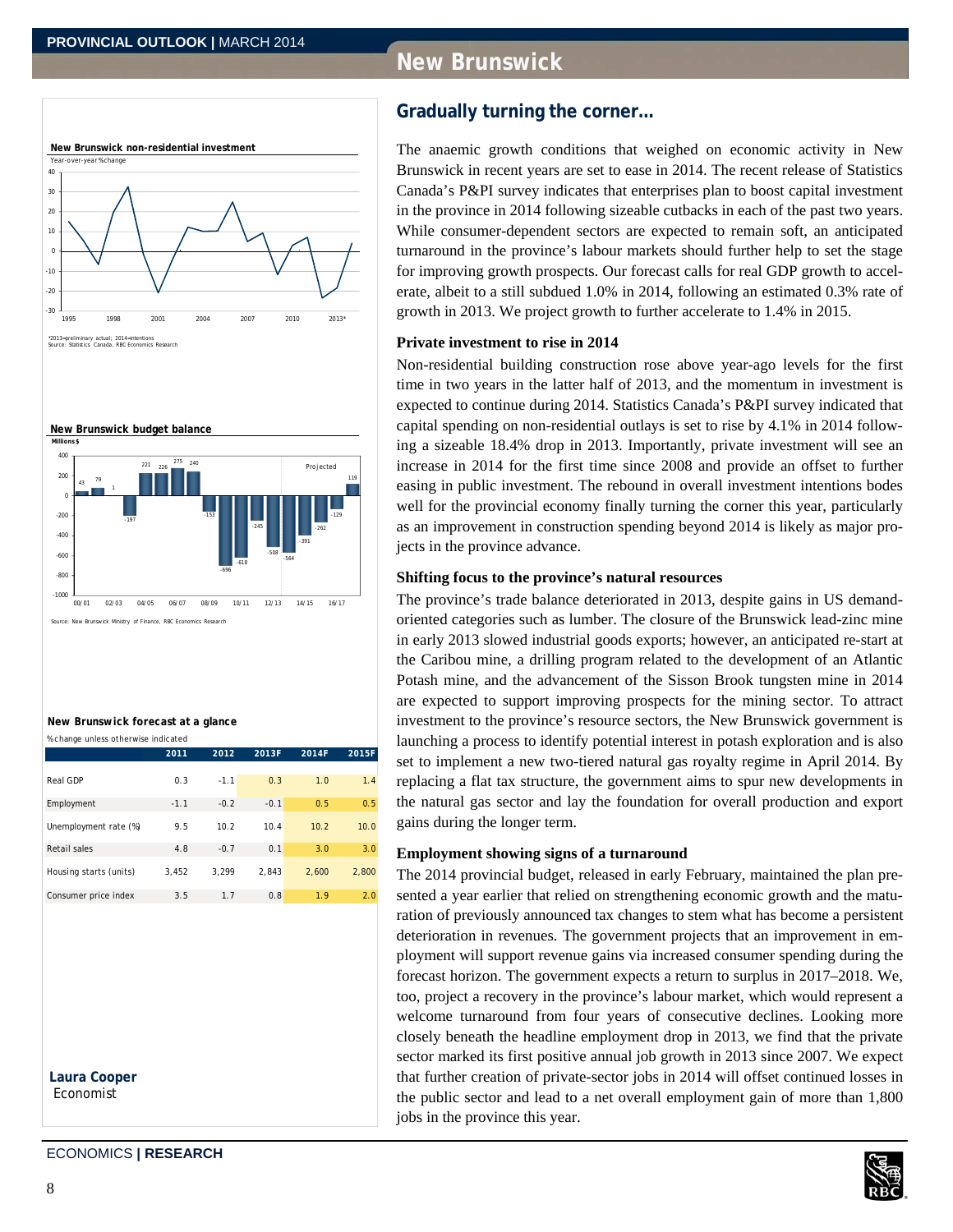# **Nova Scotia**

# **Natural gas fuelling the economic growth engine**

Economic growth in Nova Scotia is poised for modest acceleration in 2014 from a subdued estimated pace of 1.2% in 2013. The ramping up of production at the Deep Panuke offshore natural gas field late in 2013 provided a strong handoff for continued gains in 2014 and is expected to help lift real GDP growth in 2014 to a forecasted 2.0%. A full year of production and the concomitant boost to the province's energy exports are expected to contribute to offset the still-tepid performance on the domestic side of the economy. While we expect last year's disappointing employment decline to be mostly reversed this year, our projected job increase for 2014 (0.4%) is modest and unlikely to invigorate consumer-related activity that much. We expect that stronger job creation and a ramp-up of work on the major shipbuilding contract will support propel real GDP to a growth rate of 2.2% in 2015.

### **Deep Panuke operating at full production capacity**

Natural gas began to flow at the Deep Panuke offshore facility late in the summer of 2013 and reached full production capacity by the end of the year. A full year of production this year is expected to boost growth in the province and support continued trade gains following renewed strength in the province's international merchandise exports in 2013. Robust external demand for the province's seafood exports is likely to persist in 2014; however, year-over-year gains from the shipments of paper products are set to ease following a full year of production in 2013 at the re-opened Port Hawkesbury mill. Strengthening levels of auto sales in the US are expected to provide support to the province's exports of rubber tires; however, an anticipated reduction in production by the province's largest manufacturer during the next 18 months could temper gains for the province's largest export category.

### **Major projects continue to advance**

As the province moves toward an anticipated 2015 start date for 'cutting of steel', tasks related to the 30-year, \$25-billion shipbuilding procurement contract continue to advance. The recent authorization of funds for the Arctic Offshore Patrol Ships allows for the design phase of the \$288-million definition contract to progress as well as provide the resources to prepare a fully developed build plan for the Irving shipyard. The increased capital spending plans were substantiated in the recent release of Statistics Canada P&PI survey that showed capital investment (excluding housing) rising modestly by 1.9% in 2014. While this represents moderation from the 11.5% pace in 2013, investment is expected to remain elevated with the ramping up of infrastructure work in preparation for the Maritime Link, which is expected to be delivered in 2017.

### **Domestic headwinds persist**

Housing starts took a tumble in 2013 as the level of single unit starts dropped to their lowest level on record. Construction gains in multiple units provided a partial offset in 2013; however, an easing in this component is expected to contribute to a further moderation in overall starts again in 2014. A modest rebound in hiring is expected, although the forecasted 0.4% rate of growth in employment would mark the 7th year of sub-1.0% growth in the province. The slight recovery in the labour market, at the margin, will help restore some confidence among consumers and provide a small lift to overall consumer spending.





6 **Nova Scotia non-residential investment** Billions \$



#### **Nova Scotia forecast at a glance** % change unless otherwise indicated

|                        | 2011  | 2012   | 2013F  | 2014F | 2015F |
|------------------------|-------|--------|--------|-------|-------|
|                        |       |        |        |       |       |
| Real GDP               | 0.6   | $-0.1$ | 1.2    | 2.0   | 2.2   |
| Employment             | 0.1   | 0.6    | $-0.4$ | 0.4   | 1.5   |
| Unemployment rate (%)  | 8.8   | 9.0    | 9.0    | 8.7   | 8.3   |
| Retail sales           | 3.6   | 1.0    | 2.0    | 3.1   | 3.7   |
| Housing starts (units) | 4.644 | 4.522  | 3.919  | 3.600 | 3.600 |
| Consumer price index   | 3.8   | 1.9    | 1.2    | 1.6   | 2.1   |
|                        |       |        |        |       |       |

#### **Laura Cooper**  Economist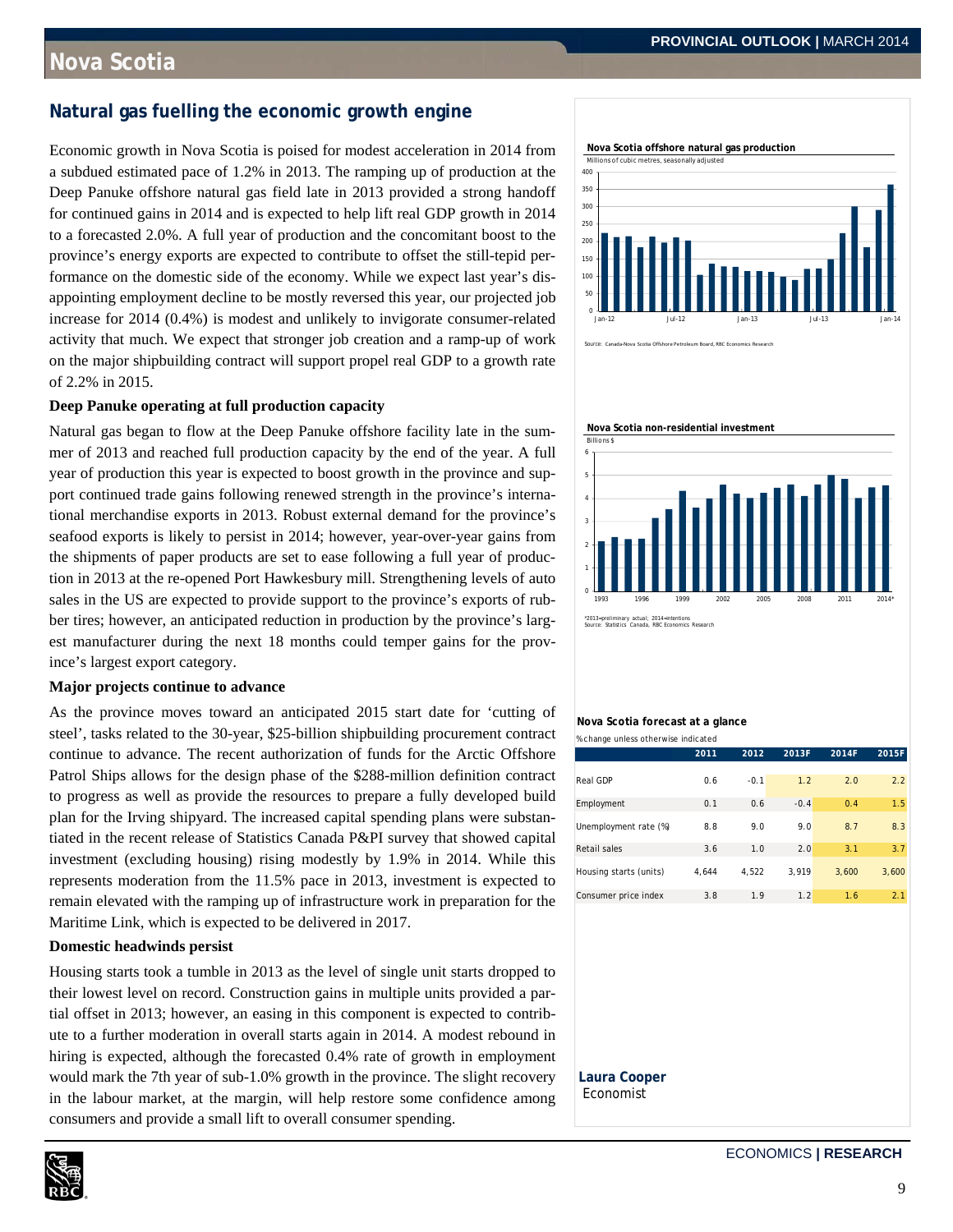# **Prince Edward Island**





### **Prince Edward Island forecast at a glance**

| % change unless otherwise indicated |      |      |       |       |       |
|-------------------------------------|------|------|-------|-------|-------|
|                                     | 2011 | 2012 | 2013F | 2014F | 2015F |
|                                     |      |      |       |       |       |
| Real GDP                            | 1.0  | 1.5  | 1.2   | 1.4   | 1.1   |
| Employment                          | 1.9  | 1.1  | 1.8   | 0.9   | 1.0   |
|                                     |      |      |       |       |       |
| Unemployment rate (%)               | 11.4 | 11.3 | 11.5  | 11.1  | 10.9  |
|                                     |      |      |       |       |       |
| Retail sales                        | 5.4  | 3.2  | 1.3   | 3.7   | 3.8   |
| Housing starts (units)              | 940  | 941  | 636   | 700   | 600   |

Consumer price index 2.9 2.0 2.0 2.2 2.1

**Laura Cooper**  Economist

# **Maintaining a modest but steady course**

Economic growth in PEI is expected to remain subdued in 2014, rising only modestly above a relatively slow rate of growth in 2013. A sizeable pullback in capital investment, as indicated by Statistics Canada's survey of investment intentions, is expected to temper the rise in economic activity in the province, however, and add to intensifying domestic headwinds. Our forecast calls for real GDP to grow by 1.4% in 2014, representing a slight acceleration from an estimated 1.2% in 2013. We expect moderate growth to return in 2015 at a rate of 1.1%.

### **Capital investment set to decline in 2014**

The anticipated decline in capital investment (excluding housing) in the province in 2014 will reverse a similar-sized jump in 2013. The retracement of last year's increases will be seen in both non-residential construction spending, and machinery and equipment investment. That being said, the bulk of the decline in 2014 is expected to come from a significant pullback in the public sector. As outlined in the provincial government's fall 2013 capital plan, a 12.1% drop in capital expenditures is expected in the 2014–2015 fiscal year with spending declines across most departments.

### **Merchandise exports rise to record level in 2013**

The flow of merchandise goods to international destinations reached a new summit in 2013 as strengthening US demand fuelled robust gains in consumer goods exports and supported a turnaround for the province's agricultural products. Despite room nights sold rising remaining essentially flat (edging upward by just 0.1%), tourism activity was boosted by cruise ship visits posting another recordnumber high. A weaker Canadian dollar and strengthening US economy provide further upside to both the tourism industry and PEI exports in 2014.

### **Employment growth to moderate**

Employment growth accelerated in the province in 2013 to a 1.8% pace, as the private sector continued to expand hiring and a rising number of Islanders entered self-employment. While the solid gains in the former component continued into the early part of 2014, the overall pace is expected to moderate as government fiscal restraint weighs on public-sector hiring. The rate of overall employment growth is expected to be sufficient, however, to put further downward pressure on the unemployment rate after rising by 0.2 percentage points to 11.5% in 2013.

### **Fiscal and demographic headwinds**

The province's spring budget is expected to provide an indication of how the province is progressing on its path to budget balance by 2015–2016, following a larger than expected deficit of \$79 million in 2012–2013. A potential challenge for the province is expected to come from a declining tax base as a greater share of the population enters retirement age. The working-age population, 15 to 64 years of age, faced the steepest decline on record in 2013 while population aged 14 and younger also declined. Adding to the population pressures, international migration is on track for further moderation after reaching a peak in 2010, and the province is expected to see a decline in net interprovincial migrants for the tenth consecutive year in 2013.

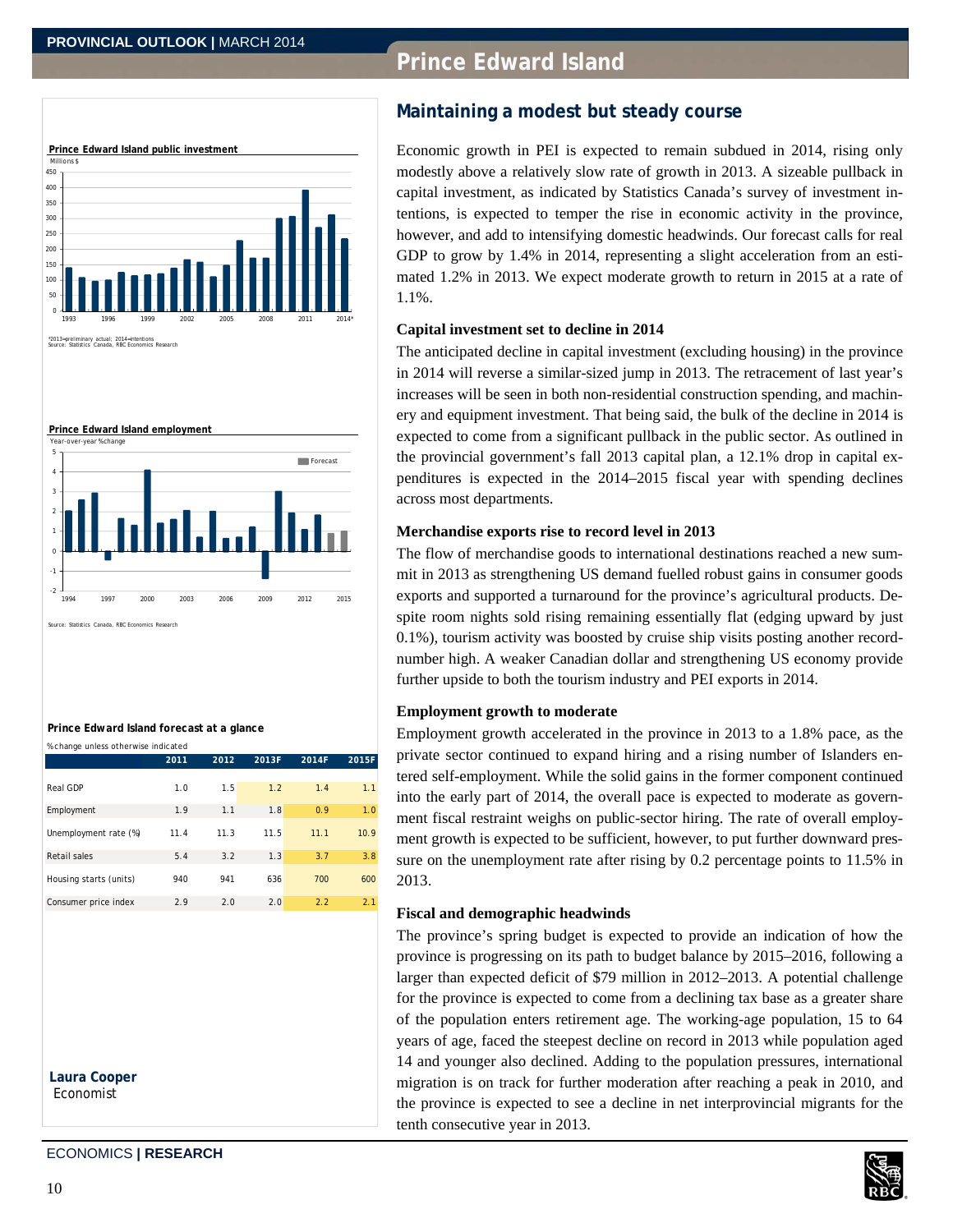### **Slowing down…but still gaining ground**

A strong rebound in crude oil production at the province's offshore oil fields spurred Newfoundland & Labrador to the top of the provincial growth rankings in 2013 with an estimated rate of 6.0%. The absence of a similar production surge and anticipated moderation in capital spending from 2013's record-high level are expected to temper economic growth to just 1.5% in 2014. The advancement of major projects in the energy sector will continue to generate substantial construction activity and support a historically high level of capital investment in the province. We expect growth to re-accelerate slightly to 1.7% in 2015.

### **Oil production to decline in 2014**

Following a 16% rebound in crude oil production in 2013, the National Energy Board forecasts production will decline by 0.8% in 2014 due to the maturation of existing offshore oilfields. Despite the easing in production, activity in the oil and gas sector is expected to remain robust with capital investment projected to remain at historically elevated levels. Statistics Canada's investment intentions survey indicated that spending by the oil and gas sector is expected to rise by 9.7% to \$5.1 billion, thereby marking the highest level of spending on record in the province. Construction on the Hebron offshore oil project is expected to peak in 2014 while ongoing work on the Hibernia Southern Extension Unit and South White Rose extension continue to contribute to investment in the province. Prospects remain bright for the sector, with two offshore oil discoveries in 2013 and greater access to overseas markets beginning to materialize. A shipment to India from the White Rose field earlier this year marked the first Canadian crude oil purchased by the Asian country.

### **Mining challenges persist**

Mining activity is not expected to pick up in 2014 as challenging conditions continue to weigh on the sector. Softer commodity prices and lower production afflicted the industry in 2013, and recent capital spending intentions show that further expenditure cutbacks are in the cards for the sector in 2014. Labrador Iron Mines stated that operations may be suspended in the absence of new investment, and a volatile iron ore market led to the idling of the Wabush mine earlier this year. Not all mining news is bad, however. Despite persistent downside risks for iron ore prices, the Iron Ore Company of Canada is on track for the second phase of its expansion to increase production capacity this year. As well, the recent government approval of the Kami project indicated that construction is likely to ramp up in 2014, which will help to offset an anticipated pullback in construction following the completion of Vale's processing plant in 2013.

### **Brrr...but economic activity to warm up**

We expect the disruption to economic activity caused by severe winter weather conditions and subsequent power outages at the start of this year will be reversed in the coming months. Subdued employment growth, however, will persist. That being said, a peak in construction employment at the Hebron offshore project is expected to contribute to employment gains in the province's goods-producing industries in 2014. Advances in developments of other major projects are further expected to support employment gains with construction set to peak at the province's Muskrat Falls hydroelectric project in 2015.





urce: Canada-Newfoundland and Labrador Offshore Petroleum Board, National Energy Board, RBC Economics Re

**Newfoundland and Labrador oil and gas industry expenditures**



#### **Newfoundland forecast at a glance** % change unless otherwise indicated

|                        | 2011  | 2012   | 2013F | 2014F | 2015F |
|------------------------|-------|--------|-------|-------|-------|
| Real GDP               | 2.9   | $-4.4$ | 6.0   | 1.5   | 1.7   |
| Employment             | 2.7   | 2.3    | 1.0   | 0.9   | 1.5   |
| Unemployment rate (%)  | 12.7  | 12.5   | 11.4  | 11.6  | 11.4  |
| Retail sales           | 5.3   | 4.6    | 4.0   | 3.9   | 3.9   |
| Housing starts (units) | 3.488 | 3.885  | 2.862 | 2.800 | 2.700 |
| Consumer price index   | 3.4   | 2.1    | 1.7   | 2.1   | 2.1   |

#### **Laura Cooper**  Economist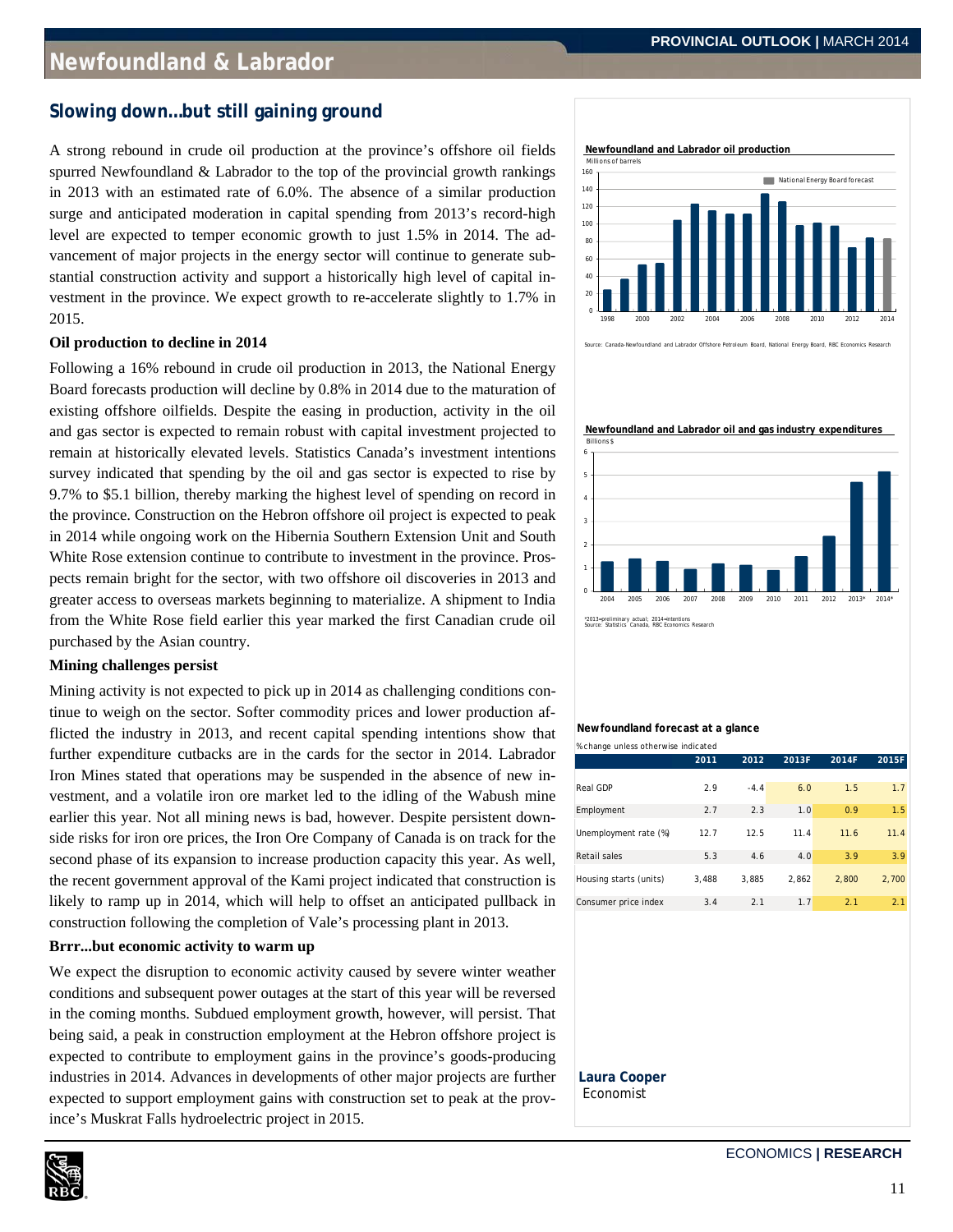# **Forecast detail**

Average annual % change unless otherwise indicated

|               |    | <b>Real GDP</b> |                                            |     |                                                        | Employment |            |     |     | Unemployment rate | %               |                                                     |            | <b>Housing starts</b>               | <b>Thousands</b> |     |     |     | <b>Retail sales</b>               |     |     | <b>CPI</b>              |                   |     |
|---------------|----|-----------------|--------------------------------------------|-----|--------------------------------------------------------|------------|------------|-----|-----|-------------------|-----------------|-----------------------------------------------------|------------|-------------------------------------|------------------|-----|-----|-----|-----------------------------------|-----|-----|-------------------------|-------------------|-----|
|               |    |                 | 12 13F 14F 15F                             |     | 12 <sup>2</sup>                                        |            | 13 14F 15F |     | 12  | 13                | 14F             | 15F                                                 | 12         | 13                                  | 14F              | 15F | 12  | 13  | 14F                               | 15F | 12  | 13 <sup>°</sup>         | 14F 15F           |     |
| $N.8L$ .      |    |                 | $-4.4$ 6.0 1.5                             | 1.7 |                                                        |            |            |     |     |                   |                 | $2.3$ 1.0 0.9 1.5 12.5 11.4 11.6 11.4               | 3.9        | 2.9                                 | 2.8              | 2.7 | 4.6 | 4.0 | 3.9 3.9                           |     | 2.1 | $1.7$ $2.1$ $2.1$       |                   |     |
| P.E.I         |    |                 |                                            |     |                                                        |            |            |     |     |                   |                 | 1.5 1.2 1.4 1.1 1.1 1.8 0.9 1.0 11.3 11.5 11.1 10.9 | 0.9        | 0.6                                 | 0.7              | 0.6 |     |     | $3.2$ 1.3 3.7 3.8                 |     |     | $2.0$ $2.0$ $2.2$ $2.1$ |                   |     |
| N.S.          |    |                 | $-0.1$ 1.2 2.0 2.2                         |     | $\begin{bmatrix} 0.6 & -0.4 & 0.4 & 1.5 \end{bmatrix}$ |            |            |     | 9.0 | 9.0               | 8.7             | 8.3                                                 | 4.5        | 3.9                                 | 3.6              | 3.6 | 1.0 |     | $2.0 \quad 3.1$                   | 3.7 | 1.9 |                         | $1.2$ $1.6$ $2.1$ |     |
| N.B.          |    |                 | $-1.1$ 0.3 1.0 1.4 $-0.2$ $-0.1$ 0.5 0.5   |     |                                                        |            |            |     |     |                   |                 | 10.2 10.4 10.2 10.0                                 | 3.3        | 2.8                                 | 2.6              | 2.8 |     |     | $-0.7$ 0.1 3.0 3.0                |     |     | $1.7$ 0.8 1.9 2.0       |                   |     |
| QUE.          |    |                 | $1.5$ 1.2 1.9 1.8 0.8 1.2 1.0 1.0          |     |                                                        |            |            |     | 7.8 |                   |                 | $7.6$ $7.5$ $7.3$                                   |            | 47.4 37.8 34.5 34.0                 |                  |     |     |     | $1.1$ $1.8$ $3.0$ $3.5$           |     | 2.1 |                         | $0.8$ 1.3 1.9     |     |
| ONT.          |    |                 | $1.3$ 1.4 2.5 2.9                          |     | $0.8$ 1.4 0.9 1.2                                      |            |            |     | 7.8 | 7.5               | 7.3             | 7.0                                                 |            | 76.7 61.1 59.1 58.0                 |                  |     |     |     | $1.6$ 1.8 3.8 3.9                 |     |     | $1.4$ 1.1 1.5 1.9       |                   |     |
| MAN.          |    |                 | $2.6$ 2.2 2.0 2.7 0.9 0.5 0.7 1.2          |     |                                                        |            |            |     | 5.3 | 5.3               | 5.3             | 5.2                                                 | 7.2        | 7.5                                 | 6.8              | 6.5 |     |     | $1.6$ 2.0 3.6 4.4 1.6 2.3 1.9     |     |     |                         |                   | 2.0 |
| SASK.         |    |                 | $1.9$ $3.9$ $2.0$ $2.7$                    |     | $ 2.1 \t3.4 \t1.1 \t1.7 $                              |            |            |     | 4.7 | 4.0               | $4.2 \quad 4.0$ |                                                     | $10.0$ 8.3 |                                     | 8.0              | 7.5 |     |     | 7.6 3.0 4.7 5.1 1.6 1.4 2.3 2.5   |     |     |                         |                   |     |
| ALTA.         |    |                 | 3.8 3.5 3.7 3.5 2.6 2.9 2.3 2.0            |     |                                                        |            |            |     | 4.6 | 4.6               | 4.3             | 4.0                                                 |            | 33.4 36.0 38.7 34.6                 |                  |     | 6.9 |     | $6.6$ 5.2 5.1                     |     |     | $1.1$ $1.4$ $1.5$ $1.7$ |                   |     |
| B.C.          |    |                 | $1.5$ $1.5$ $2.1$ $2.8$ $1.7$ $-0.2$ $0.8$ |     |                                                        |            |            | 1.1 | 6.7 | 6.6               | $6.4$ $6.3$     |                                                     |            | 27.5 27.1 25.8 24.0 1.9 1.8 3.6 3.7 |                  |     |     |     |                                   |     |     | $1.1 - 0.1$ 0.9 1.7     |                   |     |
| <b>CANADA</b> | 17 |                 | $2.0$ $2.5$ $2.7$ 1.2 1.3 1.1 1.2          |     |                                                        |            |            |     | 7.2 | 7.1               |                 | $6.8$ 6.6                                           | 215        | 188                                 | 182              | 174 |     |     | $2.5$ 2.5 3.8 4.0 1.5 0.9 1.4 1.9 |     |     |                         |                   |     |

# **Key provincial comparisons**

2012 unless otherwise indicated

|                                                       | N. & L. P.E.I. |        | N.S.                                                           | N.B.   | <b>QUE</b> | <b>ONT</b> | <b>MAN</b> | <b>SASK</b> | <b>ALTA</b> | B.C.  |
|-------------------------------------------------------|----------------|--------|----------------------------------------------------------------|--------|------------|------------|------------|-------------|-------------|-------|
| Population (000s) (2013)                              | 527            | 145    | 941                                                            | 756    | 8,155      | 13,538     | 1,265      | 1,108       | 4,025       | 4,582 |
| Gross domestic product (\$ billions)                  | 33.8           | 5.5    | 38.4                                                           | 31.5   | 357.9      | 674.5      | 58.2       | 77.9        | 311.9       | 220.0 |
| Real GDP (\$2007 billions)                            | 27.6           | 4.9    | 36.0                                                           | 28.1   | 327.2      | 619.3      | 54.6       | 58.6        | 288.5       | 209.0 |
| Share of provincial GDP of Canadian GDP (%)           | 1.9            | 0.3    | 2.1                                                            | 1.7    | 19.7       | 37.1       | 3.2        | 4.3         | 17.1        | 12.1  |
| Real GDP growth (CAR, 2007-12, %)                     | $-1.5$         | 1.2    | 1.2                                                            | 0.2    | 1.4        | 0.7        | 2.1        | 2.3         | 2.2         | 1.2   |
| Real GDP per capita (\$ 2007)                         | 52,359         |        | 33,762 38,082 37,181 40,470 46,177 43,705 53,865 74,201 45,993 |        |            |            |            |             |             |       |
| Real GDP growth rate per capita (CAR, 2007-12, %)     | $-2.2$         | 0.1    | 1.0                                                            | $-0.1$ | 0.4        | $-0.3$     | 1.1        | 0.7         | 0.1         | 0.0   |
| Personal disposable income per capita (\$)            | 30,461         | 26,115 | 27,063 26,793 26,347 29,745 26,995 31,363 38,761 30,474        |        |            |            |            |             |             |       |
| Employment growth (CAR, 2007-13, %)                   | 1.5            | 1.5    | 0.3                                                            | $-0.3$ | 1.0        | 0.9        | 1.1        | 1.9         | 2.1         | 0.8   |
| Employment rate (Feb. 2014, %)                        | 54.2           | 61.6   | 57.7                                                           | 56.9   | 60.0       | 61.0       | 64.4       | 66.7        | 69.9        | 59.4  |
| Discomfort index (inflation + unemp. rate, Jan. 2014) | 14.5           | 14.5   | 10.2                                                           | 11.5   | 8.6        | 9.1        | 8.2        | 6.6         | 7.3         | 6.4   |
| Manufacturing industry output (% of GDP)              | 3.1            | 8.9    | 8.4                                                            | 10.3   | 13.7       | 12.7       | 10.0       | 6.0         | 7.2         | 6.7   |
| Personal expenditures on goods & services (% of GDP)  | 43.0           | 69.4   | 69.3                                                           | 63.4   | 57.6       | 56.2       | 57.4       | 40.7        | 41.0        | 64.0  |
| International exports (% of GDP)                      | 35.7           | 18.5   | 19.4                                                           | 50.0   | 25.8       | 32.9       | 26.4       | 41.6        | 31.8        | 21.5  |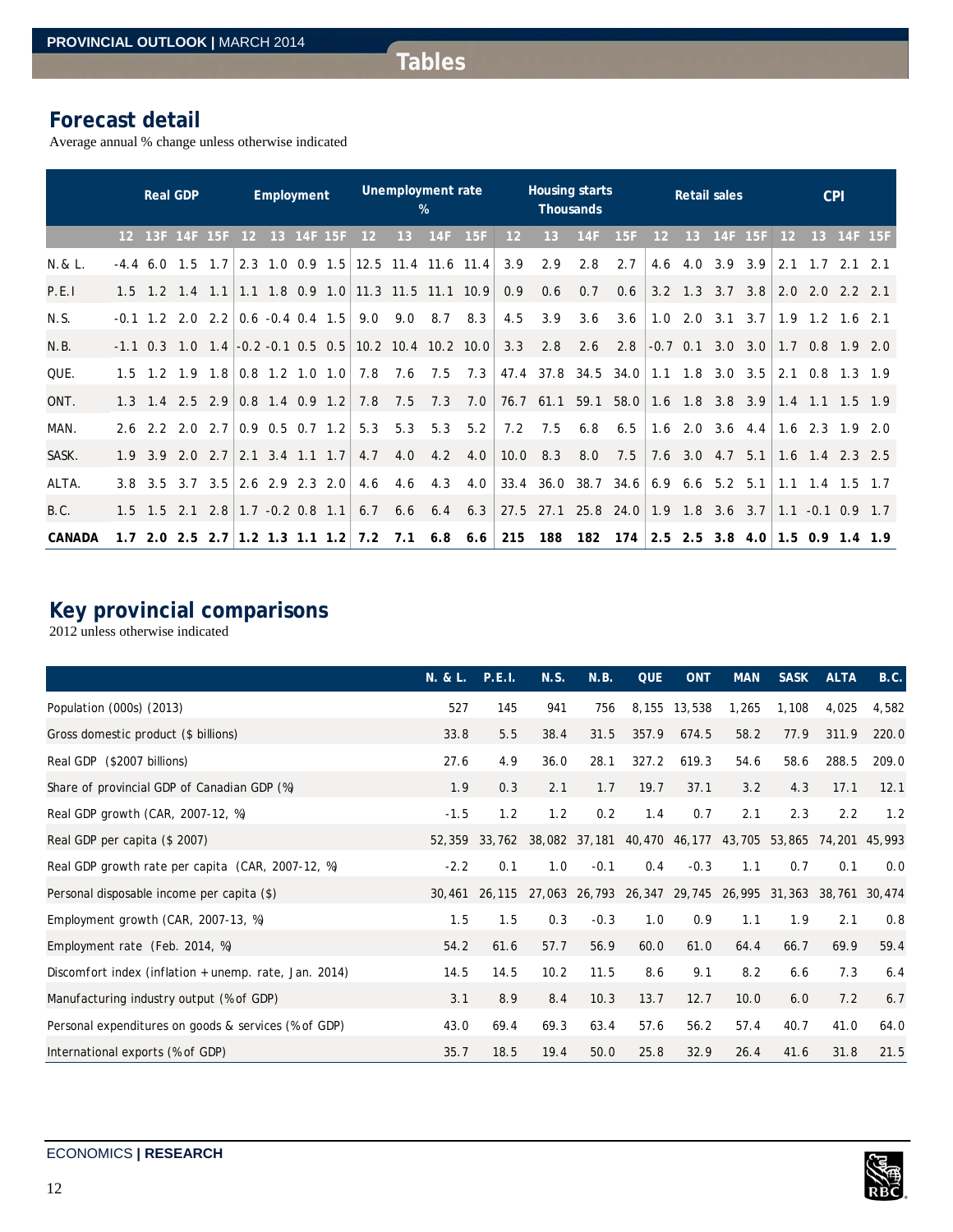# **Tables**

# **British Columbia**

|                      |                         | 2007    | 2008    | 2009    | 2010    | 2011    | 2012    | 2013F   | 2014F   | 2015F   |
|----------------------|-------------------------|---------|---------|---------|---------|---------|---------|---------|---------|---------|
| <b>Real GDP</b>      | Chained \$2007 millions | 197,072 | 199,270 | 194,214 | 200,628 | 205,958 | 208,961 | 212,179 | 216,720 | 222,883 |
|                      | % change                | 3.1     | 1.1     | $-2.5$  | 3.3     | 2.7     | 1.5     | 1.5     | 2.1     | 2.8     |
| Employment           | thousands               | 2,223   | 2,266   | 2,218   | 2,257   | 2,275   | 2,313   | 2,308   | 2,327   | 2,354   |
|                      | % change                | 3.5     | 2.0     | $-2.1$  | 1.7     | 0.8     | 1.7     | $-0.2$  | 0.8     | 1.1     |
| Unemployment rate    | %                       | 4.3     | 4.6     | 7.7     | 7.6     | 7.5     | 6.7     | 6.6     | 6.4     | 6.3     |
|                      |                         |         |         |         |         |         |         |         |         |         |
| Retail sales         | \$ millions             | 57,110  | 58,010  | 55,585  | 58,549  | 60,405  | 61,565  | 62,682  | 64,955  | 67,364  |
|                      | % change                | 7.2     | 1.6     | $-4.2$  | 5.3     | 3.2     | 1.9     | 1.8     | 3.6     | 3.7     |
| Housing starts       | units                   | 39,195  | 34,321  | 16,077  | 26,479  | 26,400  | 27,465  | 27,054  | 25,800  | 24,000  |
|                      | % change                | 7.6     | $-12.4$ | $-53.2$ | 64.7    | $-0.3$  | 4.0     | $-1.5$  | $-4.6$  | $-7.0$  |
| Consumer price index | $2002 = 100$            | 110.0   | 112.3   | 112.3   | 113.8   | 116.5   | 117.8   | 117.7   | 118.8   | 120.8   |
|                      | % change                | 1.7     | 2.1     | 0.0     | 1.4     | 2.3     | 1.1     | $-0.1$  | 0.9     | 1.7     |

# **Alberta**

|                      |                         | 2007    | 2008    | 2009    | 2010    | 2011    | 2012    | 2013F   | 2014F   | 2015F   |
|----------------------|-------------------------|---------|---------|---------|---------|---------|---------|---------|---------|---------|
| <b>Real GDP</b>      | Chained \$2007 millions | 259,087 | 263,515 | 252,811 | 264,164 | 277,940 | 288,548 | 298,763 | 309,936 | 320,920 |
|                      | % change                | 1.7     | 1.7     | $-4.1$  | 4.5     | 5.2     | 3.8     | 3.5     | 3.7     | 3.5     |
| Employment           | thousands               | 1,991   | 2,054   | 2,025   | 2,017   | 2,094   | 2,150   | 2,211   | 2,263   | 2,308   |
|                      | % change                | 3.9     | 3.1     | $-1.4$  | $-0.4$  | 3.8     | 2.6     | 2.9     | 2.3     | 2.0     |
| Unemployment rate    | %                       | 3.5     | 3.6     | 6.6     | 6.5     | 5.5     | 4.6     | 4.6     | 4.3     | 4.0     |
| Retail sales         | \$ millions             | 61,528  | 61,668  | 56,546  | 59,910  | 64,005  | 68,452  | 72,942  | 76,758  | 80,635  |
|                      | % change                | 9.9     | 0.2     | $-8.3$  | 5.9     | 6.8     | 6.9     | 6.6     | 5.2     | 5.1     |
| Housing starts       | units                   | 48,336  | 29,164  | 20,298  | 27,088  | 25,704  | 33,396  | 36,011  | 38,700  | 34,600  |
|                      | % change                | $-1.3$  | $-39.7$ | $-30.4$ | 33.5    | $-5.1$  | 29.9    | 7.8     | 7.5     | $-10.6$ |
| Consumer price index | $2002 = 100$            | 117.9   | 121.6   | 121.5   | 122.7   | 125.7   | 127.1   | 128.9   | 130.9   | 133.1   |
|                      | % change                | 4.9     | 3.2     | $-0.1$  | 1.0     | 2.4     | 1.1     | 1.4     | 1.5     | 1.7     |

# **Saskatchewan**

|                      |                         | 2007   | 2008   | 2009    | 2010   | 2011   | 2012   | 2013F   | 2014F  | 2015F  |
|----------------------|-------------------------|--------|--------|---------|--------|--------|--------|---------|--------|--------|
| <b>Real GDP</b>      | Chained \$2007 millions | 52,253 | 55,183 | 52,553  | 54,756 | 57,479 | 58,581 | 60,889  | 62,131 | 63,834 |
|                      | % change                | 3.5    | 5.6    | $-4.8$  | 4.2    | 5.0    | 1.9    | 3.9     | 2.0    | 2.7    |
| Employment           | thousands               | 504    | 513    | 519     | 524    | 526    | 537    | 555     | 561    | 571    |
|                      | % change                | 2.4    | 1.7    | 1.3     | 0.9    | 0.3    | 2.1    | 3.4     | 1.1    | 1.7    |
| Unemployment rate    | %                       | 4.2    | 4.1    | 4.8     | 5.2    | 5.0    | 4.7    | 4.0     | 4.2    | 4.0    |
|                      |                         |        |        |         |        |        |        |         |        |        |
| <b>Retail sales</b>  | \$ millions             | 13,248 | 14,848 | 14,804  | 15,336 | 16,489 | 17,749 | 18,287  | 19,142 | 20,122 |
|                      | % change                | 13.9   | 12.1   | $-0.3$  | 3.6    | 7.5    | 7.6    | 3.0     | 4.7    | 5.1    |
| Housing starts       | units                   | 6,007  | 6,828  | 3,866   | 5,907  | 7,031  | 9,968  | 8,290   | 8,000  | 7,500  |
|                      | % change                | 61.7   | 13.7   | $-43.4$ | 52.8   | 19.0   | 41.8   | $-16.8$ | $-3.5$ | $-6.3$ |
| Consumer price index | $2002 = 100$            | 112.2  | 115.9  | 117.1   | 118.7  | 122.0  | 123.9  | 125.7   | 128.6  | 131.8  |
|                      | % change                | 2.9    | 3.2    | 1.1     | 1.3    | 2.8    | 1.6    | 1.4     | 2.3    | 2.5    |



ECONOMICS **| RESEARCH**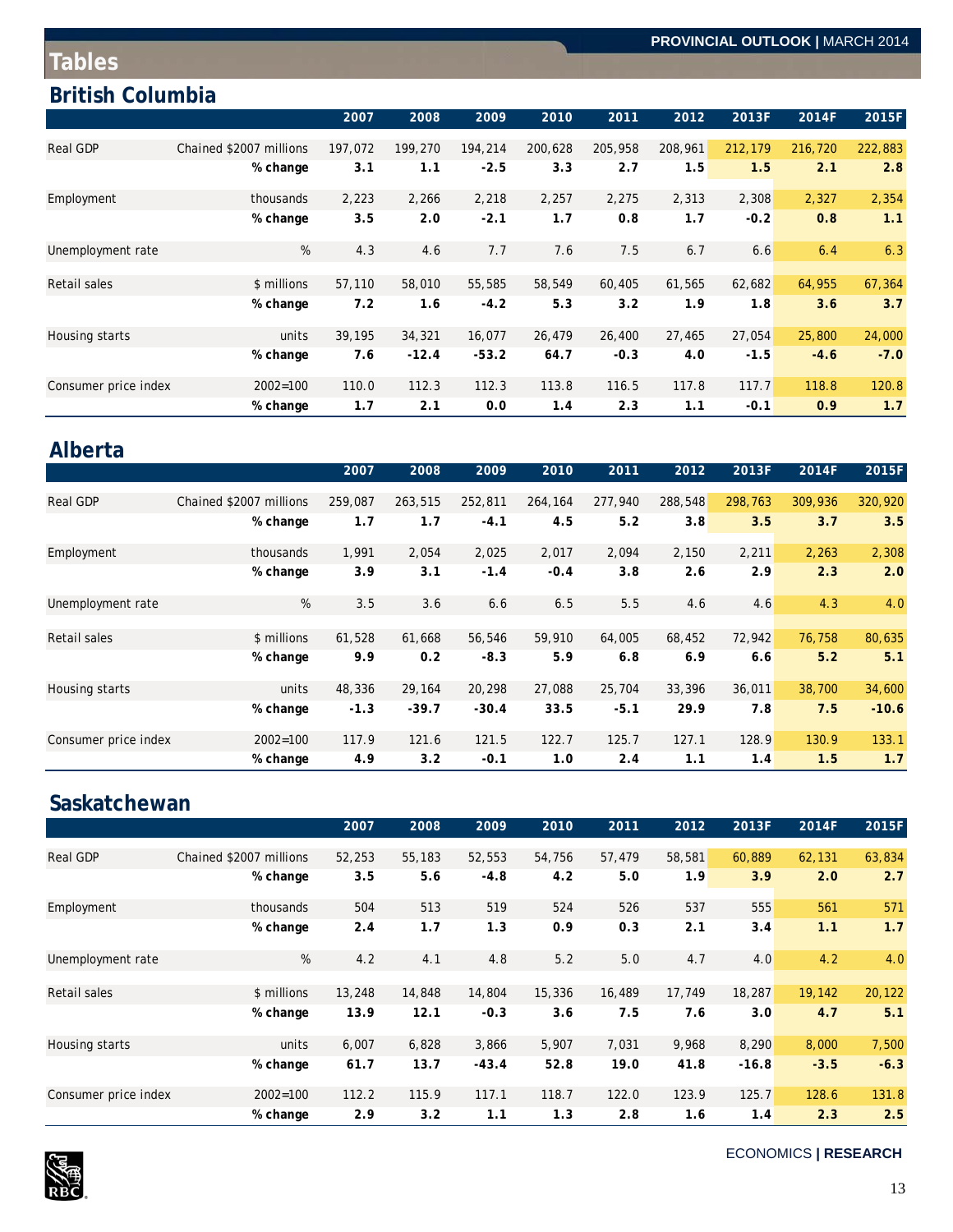|                      | <b>PROVINCIAL OUTLOOK   MARCH 2014</b> |        |               |         |        |        |        |        |        |        |
|----------------------|----------------------------------------|--------|---------------|---------|--------|--------|--------|--------|--------|--------|
|                      |                                        |        | <b>Tables</b> |         |        |        |        |        |        |        |
| Manitoba             |                                        |        |               |         |        |        |        |        |        |        |
|                      |                                        | 2007   | 2008          | 2009    | 2010   | 2011   | 2012   | 2013F  | 2014F  | 2015F  |
| <b>Real GDP</b>      | Chained \$2007 millions                | 49,265 | 51,157        | 51,048  | 52,379 | 53,269 | 54,633 | 55,857 | 56,974 | 58,535 |
|                      | % change                               | 2.9    | 3.8           | $-0.2$  | 2.6    | 1.7    | 2.6    | 2.2    | 2.0    | 2.7    |
| Employment           | thousands                              | 599    | 608           | 608     | 620    | 624    | 630    | 633    | 638    | 645    |
|                      | % change                               | 1.7    | 1.7           | 0.0     | 1.9    | 0.8    | 0.9    | 0.5    | 0.7    | 1.2    |
| Unemployment rate    | %                                      | 4.4    | 4.2           | 5.2     | 5.4    | 5.4    | 5.3    | 5.3    | 5.3    | 5.2    |
| Retail sales         | \$ millions                            | 14,130 | 15,143        | 15,127  | 16,029 | 16,758 | 17,018 | 17,355 | 17,972 | 18,767 |
|                      | % change                               | 9.1    | 7.2           | $-0.1$  | 6.0    | 4.5    | 1.6    | 2.0    | 3.6    | 4.4    |
| Housing starts       | units                                  | 5,738  | 5,537         | 4,174   | 5,888  | 6,083  | 7,242  | 7,465  | 6,800  | 6,500  |
|                      | % change                               | 14.1   | $-3.5$        | $-24.6$ | 41.1   | 3.3    | 19.1   | 3.1    | $-8.9$ | $-4.4$ |
| Consumer price index | $2002 = 100$                           | 110.9  | 113.4         | 114.1   | 115.0  | 118.4  | 120.3  | 123.0  | 125.3  | 127.8  |
|                      | % change                               | 2.1    | 2.2           | 0.6     | 0.8    | 2.9    | 1.6    | 2.3    | 1.9    | 2.0    |

# **Ontario**

|                      |                         | 2007    | 2008    | 2009    | 2010    | 2011    | 2012    | 2013F   | 2014F   | 2015F   |
|----------------------|-------------------------|---------|---------|---------|---------|---------|---------|---------|---------|---------|
| Real GDP             | Chained \$2007 millions | 597,803 | 596,921 | 578,510 | 598,174 | 611,131 | 619,331 | 628,249 | 644,207 | 663,172 |
|                      | % change                | 1.3     | $-0.1$  | $-3.1$  | 3.4     | 2.2     | 1.3     | 1.4     | 2.5     | 2.9     |
| Employment           | thousands               | 6,564   | 6,666   | 6,502   | 6,610   | 6,731   | 6,784   | 6,879   | 6,938   | 7,019   |
|                      | % change                | 1.8     | 1.6     | $-2.5$  | 1.7     | 1.8     | 0.8     | 1.4     | 0.9     | 1.2     |
| Unemployment rate    | %                       | 6.4     | 6.5     | 9.0     | 8.7     | 7.8     | 7.8     | 7.5     | 7.3     | 7.0     |
| <b>Retail sales</b>  | \$ millions             | 146,324 | 152,160 | 148,797 | 156,904 | 162,530 | 165,177 | 168,142 | 174,477 | 181,298 |
|                      | % change                | 3.9     | 4.0     | $-2.2$  | 5.4     | 3.6     | 1.6     | 1.8     | 3.8     | 3.9     |
| Housing starts       | units                   | 68,123  | 75,076  | 50,370  | 60,433  | 67,821  | 76,742  | 61,085  | 59,100  | 58,000  |
|                      | % change                | $-7.2$  | 10.2    | $-32.9$ | 20.0    | 12.2    | 13.2    | $-20.4$ | $-3.2$  | $-1.9$  |
| Consumer price index | $2002 = 100$            | 110.8   | 113.3   | 113.7   | 116.5   | 120.1   | 121.8   | 123.0   | 124.9   | 127.2   |
|                      | % change                | 1.8     | 2.3     | 0.4     | 2.4     | 3.1     | 1.4     | 1.1     | 1.5     | 1.9     |

# **Quebec**

|                      |                         | 2007    | 2008    | 2009    | 2010    | 2011    | 2012    | 2013F   | 2014F   | 2015F   |
|----------------------|-------------------------|---------|---------|---------|---------|---------|---------|---------|---------|---------|
| <b>Real GDP</b>      | Chained \$2007 millions | 305,874 | 311,626 | 309,683 | 316,886 | 322,442 | 327,161 | 331,218 | 337,643 | 343,856 |
|                      | % change                | 1.8     | 1.9     | $-0.6$  | 2.3     | 1.8     | 1.5     | 1.2     | 1.9     | 1.8     |
| Employment           | thousands               | 3,834   | 3,880   | 3,848   | 3,915   | 3,954   | 3,984   | 4,032   | 4,072   | 4,114   |
|                      | % change                | 2.4     | 1.2     | $-0.8$  | 1.7     | 1.0     | 0.8     | 1.2     | 1.0     | 1.0     |
| Unemployment rate    | %                       | 7.2     | 7.2     | 8.5     | 8.0     | 7.8     | 7.8     | 7.6     | 7.5     | 7.3     |
|                      |                         |         |         |         |         |         |         |         |         |         |
| Retail sales         | \$ millions             | 90,403  | 94,809  | 93,736  | 99,551  | 102,505 | 103,648 | 105,523 | 108,694 | 112,544 |
|                      | % change                | 4.5     | 4.9     | $-1.1$  | 6.2     | 3.0     | 1.1     | 1.8     | 3.0     | 3.5     |
| Housing starts       | units                   | 48,553  | 47,901  | 43,403  | 51,363  | 48,387  | 47,367  | 37,758  | 34,500  | 34,000  |
|                      | % change                | 1.4     | $-1.3$  | $-9.4$  | 18.3    | $-5.8$  | $-2.1$  | $-20.3$ | $-8.6$  | $-1.4$  |
| Consumer price index | $2002 = 100$            | 110.4   | 112.7   | 113.4   | 114.8   | 118.3   | 120.8   | 121.7   | 123.3   | 125.7   |
|                      | % change                | 1.6     | 2.1     | 0.6     | 1.3     | 3.0     | 2.1     | 0.8     | 1.3     | 1.9     |

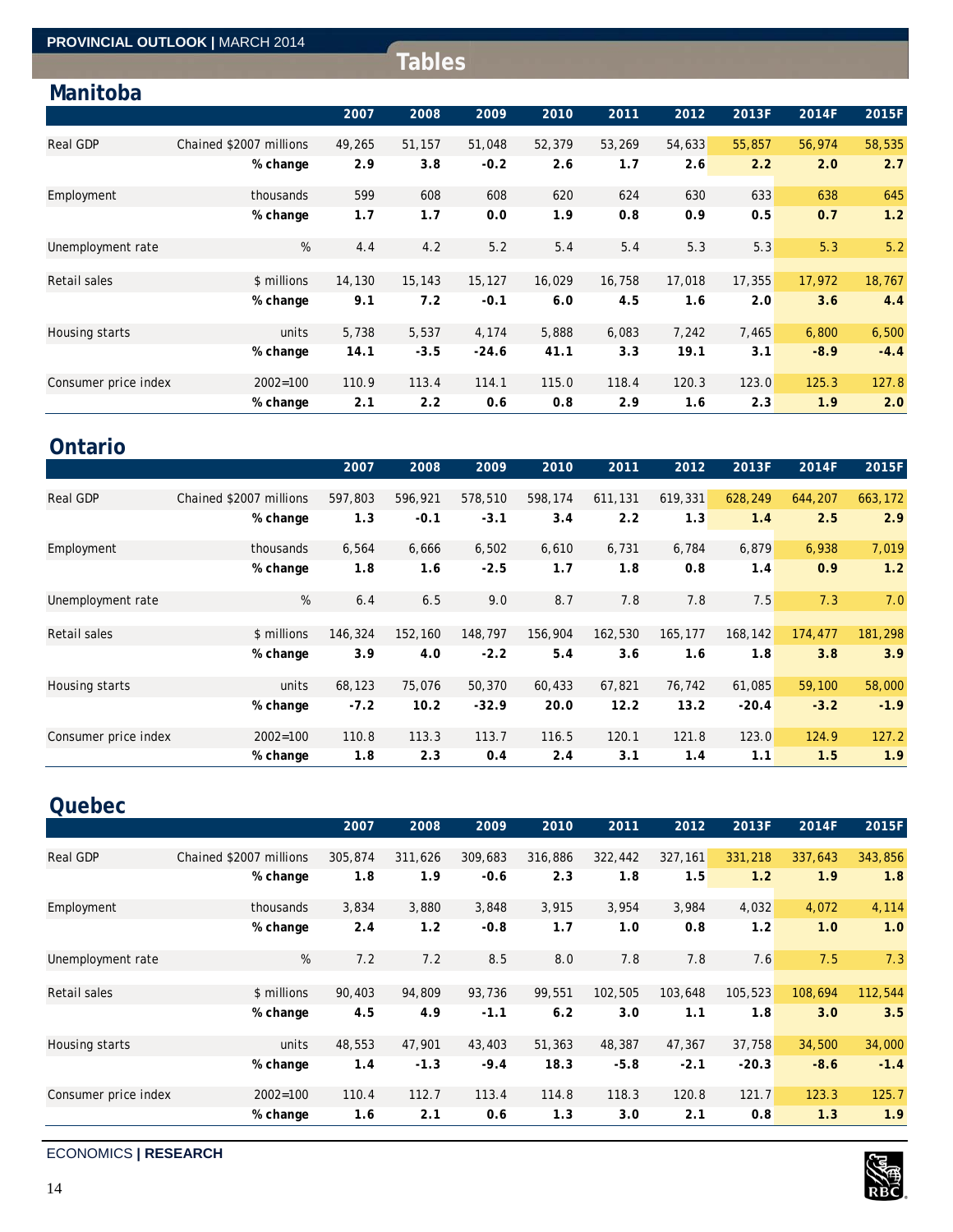# **New Brunswick**

|                      |                         | 2007   | 2008   | 2009    | 2010   | 2011    | 2012   | 2013F   | 2014F  | 2015F  |
|----------------------|-------------------------|--------|--------|---------|--------|---------|--------|---------|--------|--------|
| <b>Real GDP</b>      | Chained \$2007 millions | 27,869 | 28,125 | 27,811  | 28,381 | 28,460  | 28,146 | 28,242  | 28,524 | 28,923 |
|                      | % change                | 0.5    | 0.9    | $-1.1$  | 2.0    | 0.3     | $-1.1$ | 0.3     | 1.0    | 1.4    |
| Employment           | thousands               | 357    | 359    | 360     | 356    | 352     | 351    | 351     | 353    | 355    |
|                      | % change                | 1.9    | 0.6    | 0.1     | $-1.0$ | $-1.1$  | $-0.2$ | $-0.1$  | 0.5    | 0.5    |
| Unemployment rate    | %                       | 7.5    | 8.5    | 8.8     | 9.3    | 9.5     | 10.2   | 10.4    | 10.2   | 10.0   |
|                      |                         |        |        |         |        |         |        |         |        |        |
| Retail sales         | \$ millions             | 9,415  | 10,028 | 10,105  | 10,608 | 11,118  | 11,041 | 11,058  | 11,385 | 11,725 |
|                      | % change                | 6.2    | 6.5    | 0.8     | 5.0    | 4.8     | $-0.7$ | 0.1     | 3.0    | 3.0    |
| Housing starts       | units                   | 4,242  | 4,274  | 3,521   | 4,101  | 3,452   | 3,299  | 2,843   | 2,600  | 2,800  |
|                      | % change                | 3.8    | 0.8    | $-17.6$ | 16.5   | $-15.8$ | $-4.4$ | $-13.8$ | $-8.5$ | 7.7    |
| Consumer price index | $2002 = 100$            | 111.3  | 113.2  | 113.5   | 115.9  | 120.0   | 122.0  | 123.0   | 125.3  | 127.8  |
|                      | % change                | 1.9    | 1.7    | 0.3     | 2.1    | 3.5     | 1.7    | 0.8     | 1.9    | 2.0    |

# **Nova Scotia**

|                      |                         | 2007   | 2008    | 2009    | 2010   | 2011   | 2012   | 2013F   | 2014F  | 2015F  |
|----------------------|-------------------------|--------|---------|---------|--------|--------|--------|---------|--------|--------|
| <b>Real GDP</b>      | Chained \$2007 millions | 33,907 | 34,625  | 34,753  | 35,806 | 36,029 | 35,990 | 36,436  | 37,165 | 37,983 |
|                      | % change                | 1.3    | 2.1     | 0.4     | 3.0    | 0.6    | $-0.1$ | 1.2     | 2.0    | 2.2    |
| Employment           | thousands               | 448    | 452     | 451     | 452    | 453    | 456    | 454     | 456    | 462    |
|                      | % change                | 1.6    | 0.9     | $-0.1$  | 0.2    | 0.1    | 0.6    | $-0.4$  | 0.4    | 1.5    |
| Unemployment rate    | %                       | 7.9    | 7.7     | 9.2     | 9.3    | 8.8    | 9.0    | 9.0     | 8.7    | 8.3    |
| Retail sales         | \$ millions             | 11,639 | 12,121  | 12,141  | 12,692 | 13,146 | 13,274 | 13,540  | 13,964 | 14,476 |
|                      | % change                | 4.3    | 4.1     | 0.2     | 4.5    | 3.6    | 1.0    | 2.0     | 3.1    | 3.7    |
| Housing starts       | units                   | 4,750  | 3,982   | 3,438   | 4,309  | 4,644  | 4,522  | 3,919   | 3,600  | 3,600  |
|                      | % change                | $-3.0$ | $-16.2$ | $-13.7$ | 25.3   | 7.8    | $-2.6$ | $-13.3$ | $-8.1$ | 0.0    |
| Consumer price index | $2002 = 100$            | 112.5  | 115.9   | 115.7   | 118.2  | 122.7  | 125.1  | 126.6   | 128.6  | 131.2  |
|                      | % change                | 1.9    | 3.0     | $-0.1$  | 2.2    | 3.8    | 1.9    | 1.2     | 1.6    | 2.1    |

# **Prince Edward Island**

|                      |                         | 2007  | 2008   | 2009   | 2010    | 2011  | 2012  | 2013F   | 2014F | 2015F   |
|----------------------|-------------------------|-------|--------|--------|---------|-------|-------|---------|-------|---------|
| <b>Real GDP</b>      | Chained \$2007 millions | 4,620 | 4,658  | 4,678  | 4,783   | 4,829 | 4,901 | 4,962   | 5,031 | 5,087   |
|                      | % change                | 2.2   | 0.8    | 0.4    | 2.2     | 1.0   | 1.5   | 1.2     | 1.4   | 1.1     |
| Employment           | thousands               | 69    | 70     | 69     | 71      | 72    | 73    | 74      | 75    | 76      |
|                      | % change                | 0.7   | 1.2    | $-1.4$ | 3.0     | 1.9   | 1.1   | 1.8     | 0.9   | 1.0     |
| Unemployment rate    | %                       | 10.3  | 10.7   | 12.0   | 11.1    | 11.4  | 11.3  | 11.5    | 11.1  | 10.9    |
| Retail sales         | \$ millions             | 1,624 | 1,707  | 1,687  | 1,777   | 1,873 | 1,934 | 1,959   | 2,031 | 2,107   |
|                      | % change                | 7.4   | 5.1    | $-1.2$ | 5.3     | 5.4   | 3.2   | 1.3     | 3.7   | 3.8     |
| Housing starts       | units                   | 750   | 712    | 877    | 756     | 940   | 941   | 636     | 700   | 600     |
|                      | % change                | 1.6   | $-5.1$ | 23.2   | $-13.8$ | 24.3  | 0.1   | $-32.4$ | 10.1  | $-14.3$ |
| Consumer price index | $2002 = 100$            | 113.6 | 117.5  | 117.3  | 119.5   | 123.0 | 125.5 | 128.0   | 130.8 | 133.5   |
|                      | % change                | 1.8   | 3.4    | $-0.1$ | 1.8     | 2.9   | 2.0   | 2.0     | 2.2   | 2.1     |



ECONOMICS **| RESEARCH**